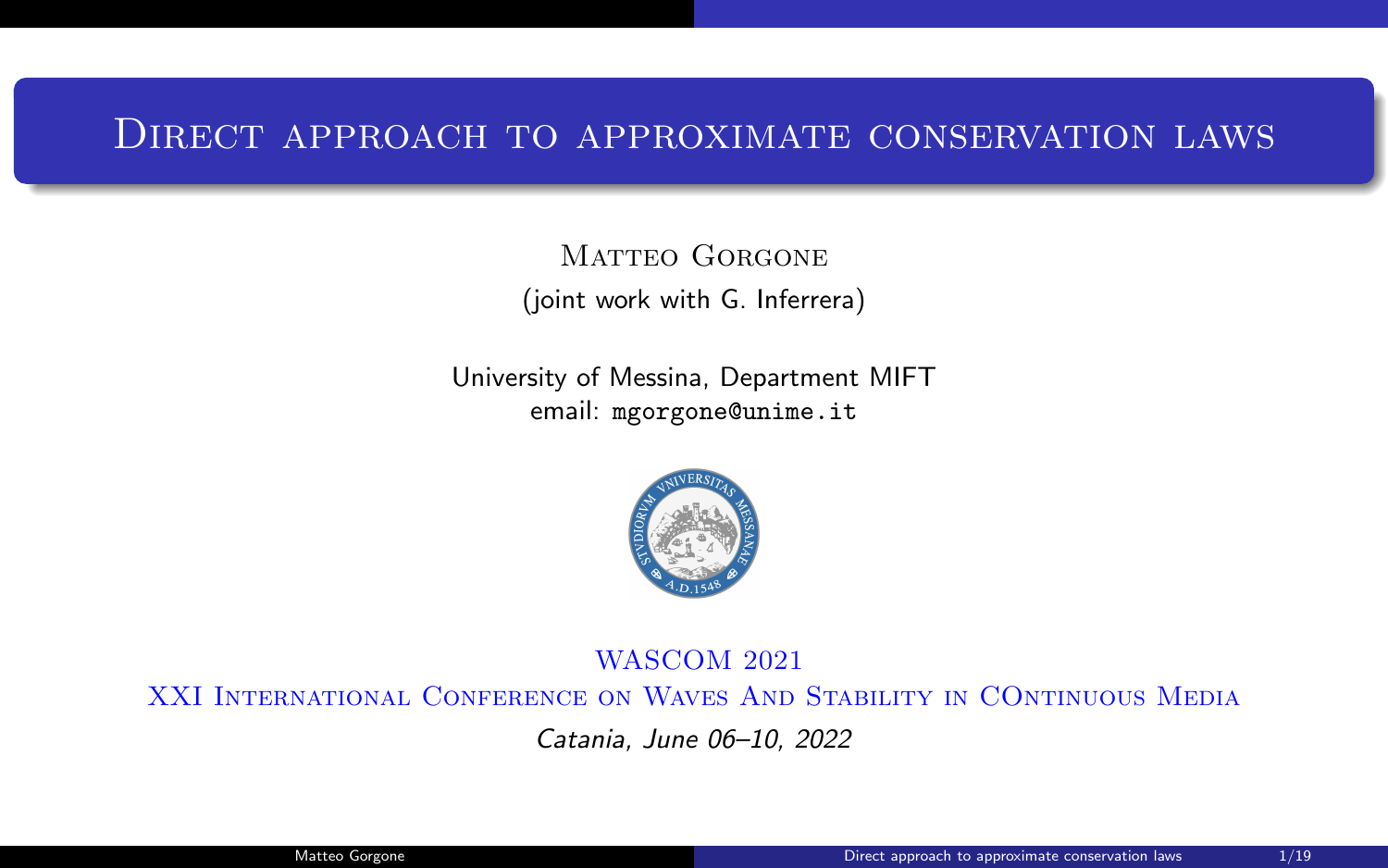# <span id="page-1-0"></span>General framework of conservations laws

#### Lie groups methods to construct conservation laws:

- Variational systems  $\longrightarrow$  Noether's theorem [Noether, 1918];
- **Extension of Noether's theorem with generalized symmetries [Boyer, 1967]:**
- Extension of Noether's theorem with differential operators [Vinogradov, 1984];
- Formal Lagrangian and self–adjointness *[Ibragimov, 2007]*;
- Partial Lagrangians [Kara, Mahomed, 2006];

 $\bullet$  ...

#### Not via Lie symmetries. . .

In general, for DEs not admitting a variational principle, conservation laws may be found through a direct approach [Anco, Bluman, 2002].

#### Remark

The approaches for the derivation of conservation laws for both variational and non–variational problems need some adaptations when dealing with differential equations involving terms of different orders of magnitude.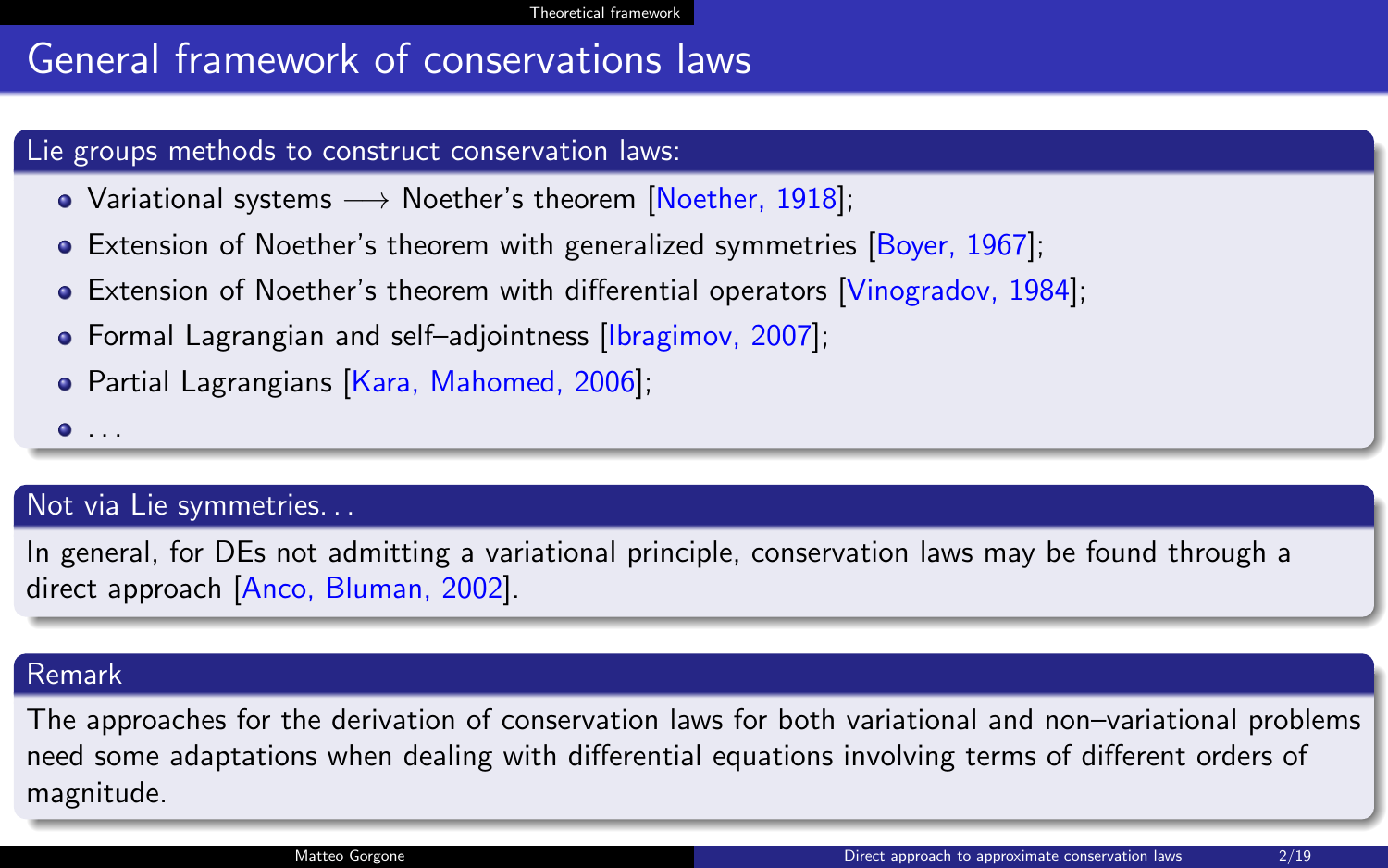### **Notation**

Consider a system of differential equations of order r involving a small parameter  $\varepsilon \ll 1$ 

$$
\Delta\left( x, u^{(r)}; \varepsilon\right) = 0,
$$

where:

\n- \n
$$
\Delta \equiv (\Delta^1, \ldots, \Delta^q)
$$
 sufficiently smooth functions;\n
\n- \n $x \equiv (x_1, \ldots, x_n) \in X \subseteq \mathbb{R}^n$  the independent variables;\n
\n- \n $u^{(0)} = u \equiv (u_1, \ldots, u_m) \in U \subseteq \mathbb{R}^m$  the dependent variables;\n
\n- \n $u^{(r)} = \left\{ \frac{\partial^{|J|} u_{\alpha}}{\partial x_1^{j_1} \ldots \partial x_n^{j_n}} \colon \alpha = 1, \ldots, m, |J| = 0, \ldots, r \right\} \in U^{(r)} \subseteq \mathbb{R}^N$ , with  $N = m \binom{n+r}{r}$ , the derivatives of  $u$  w.r.t.  $x$  up to the order  $r$ , and  $|J| = j_1 + \cdots + j_n$ .\n
\n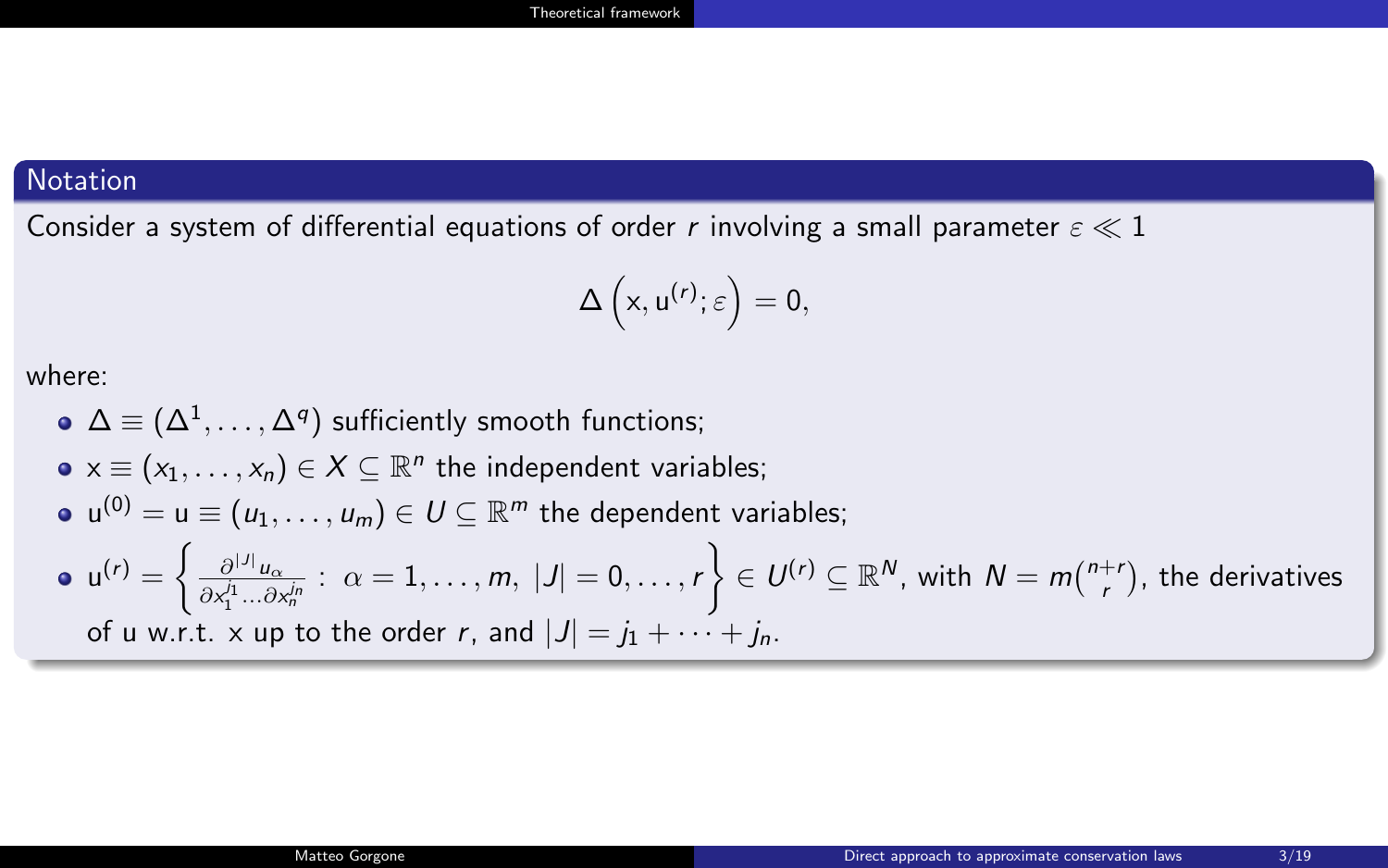#### **Definition**

An approximate conservation law of order  $r$ , compatible with the system, is a divergence expression

$$
\sum_{i=1}^n D_i\left(\Phi^i\left(x, u^{(r-1)}; \varepsilon\right)\right) = 0,
$$

holding for all solutions of the system, where  $\Phi^i\left(x,u^{(r-1)};\varepsilon\right)$  are the fluxes of the conservation law, and  $D_i$  is the Lie derivative.

#### Perturbed variational problems

Approximate conservation laws may be found by means of the approximate Noether's theorem<sup>a</sup>, which establishes a correspondence between the approximate Lie symmetries<sup>b</sup> of the perturbed action integral and approximate conservation laws through an explicit formula involving the approximate infinitesimals and the perturbed Lagrangian itself.

<sup>&</sup>lt;sup>a</sup>Gorgone, Oliveri, Mathematics, 2021 <sup>b</sup>Di Salvo, Gorgone, Oliveri, Nonlin. Dyn., 2018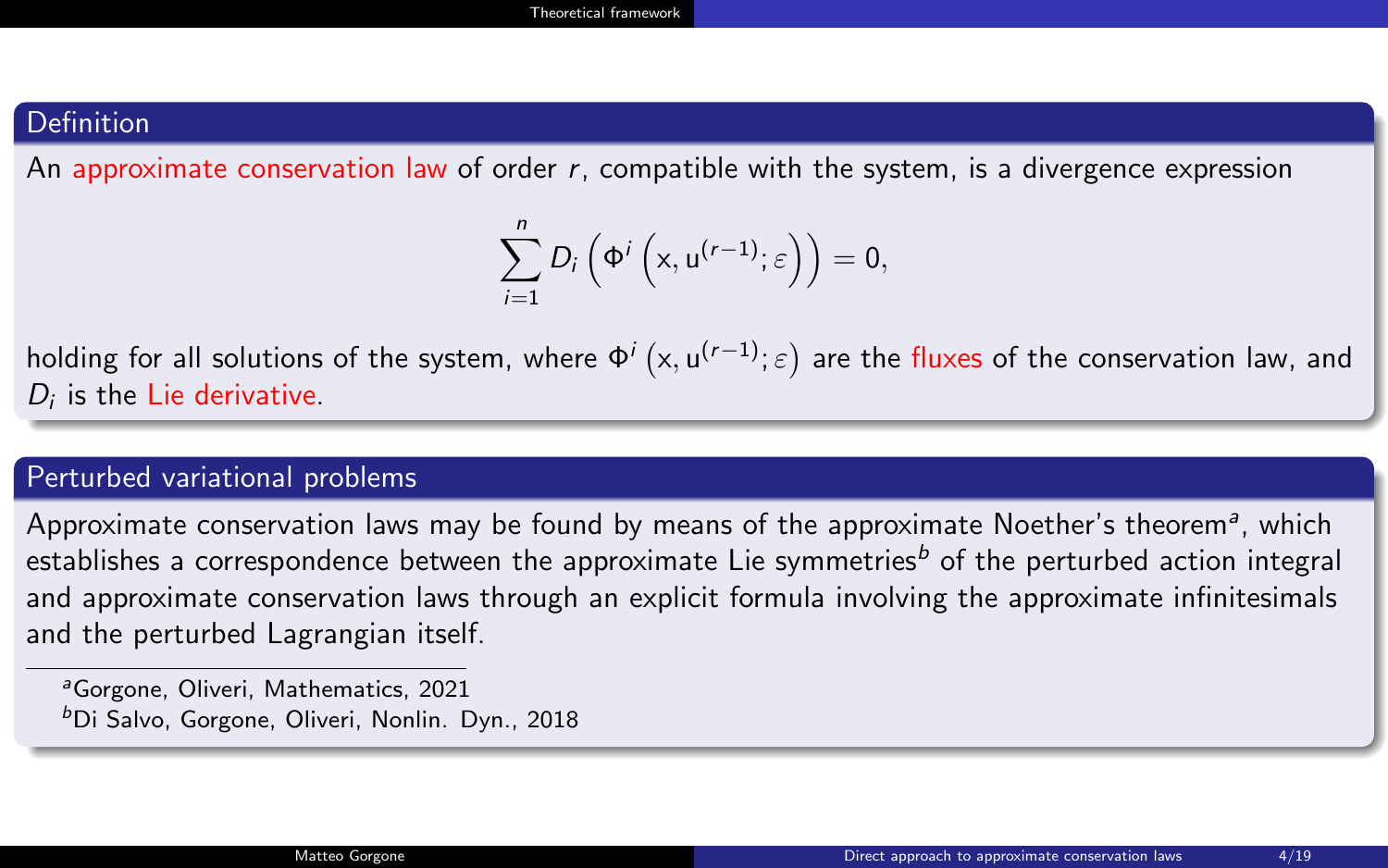#### Perturbed non–variational problems: direct method $1$

Given a system of DEs,

$$
\Delta\left(x,u^{(r)};\varepsilon\right)=0,
$$

we want to determine sets of non–singular (when evaluated on the solutions of the system) multipliers  $\mathsf{\Lambda}^{\nu}\left( \mathsf{x},\mathsf{u}^{(r)};\varepsilon\right)$   $(\nu=1,\ldots,q)$  provided that

$$
\sum_{\nu=1}^{q} \left( \Lambda^{\nu}\left(x, u^{(r)}; \varepsilon\right) \Delta^{\nu}\left(x, u^{(r)}; \varepsilon\right) \right) \equiv \sum_{i=1}^{n} D_{i}\left(\Phi^{i}\left(x, u^{(r-1)}; \varepsilon\right)\right) = O(\varepsilon^{p+1})
$$

is an approximate divergence expression holding for all solutions of the system.

#### Key aspects of the direct approach

- Any divergence expression is annihilated by the Euler operators associated to all dependent variables;
- All the sets of multipliers can be found algorithmically by solving a linear system of determining equations.

<sup>1</sup>Bluman, Anco, Eur. J. Appl. Math., 2002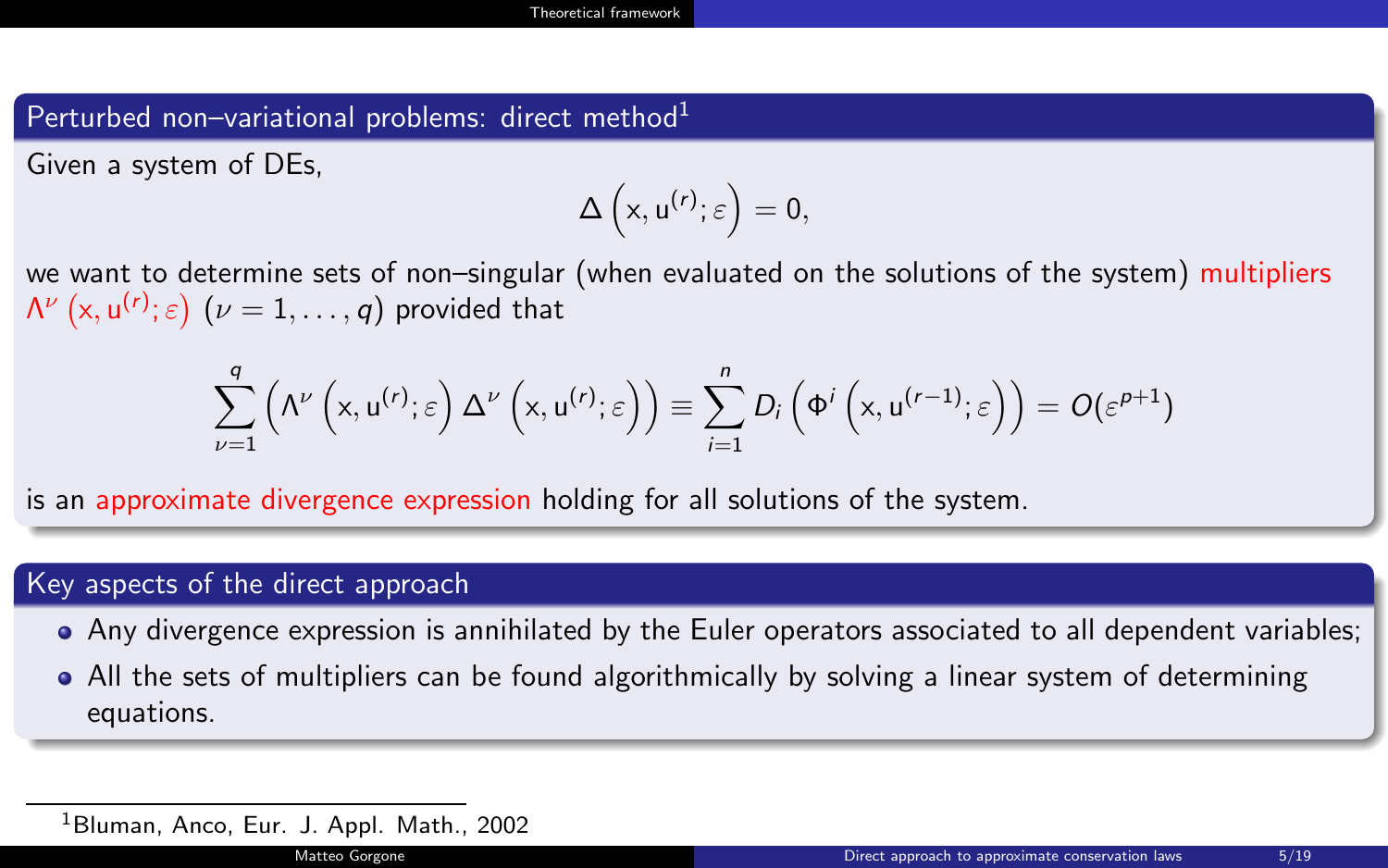## Approaches to approximate conservation laws

#### First method: without expansion of dependent variables

Given a sistem of differential equations involving a small parameter

$$
\Delta\left(x, u^{(r)}; \varepsilon\right) \equiv \sum_{k=0}^p \varepsilon^k \widetilde{\Delta}_{(k)}\left(x, u^{(r)}\right) = O(\varepsilon^{p+1}),
$$

an expansion of the Lagrange multipliers is considered,

$$
\Lambda^{\nu}\left(x, u^{(r)}; \varepsilon\right) \equiv \sum_{k=0}^{p} \varepsilon^{k} \widetilde{\Lambda}^{\nu}_{(k)}\left(x, u^{(r)}\right), \qquad \nu = 1, \ldots, q,
$$

and the following Euler operator in the algorithmic procedure is used:

$$
E_{u_{\alpha}} = \frac{\partial}{\partial u_{\alpha}} - \sum_{i=1}^{n} D_i \left( \frac{\partial}{\partial u_{\alpha,i}} \right) + \ldots + (-1)^s \sum_{i_1=1}^{n} \ldots \sum_{i_s=i_{s-1}}^{n} D_{i_1} \ldots D_{i_s} \left( \frac{\partial}{\partial u_{\alpha,i_1\ldots i_s}} \right), \quad \alpha = 1, \ldots, m.
$$

#### Remark

This approach moves within the same framework of  $BGI<sup>2</sup>$  method for approximate symmetries.

Baikov, Gazizov, Ibragimov, Mat. Sb., 1988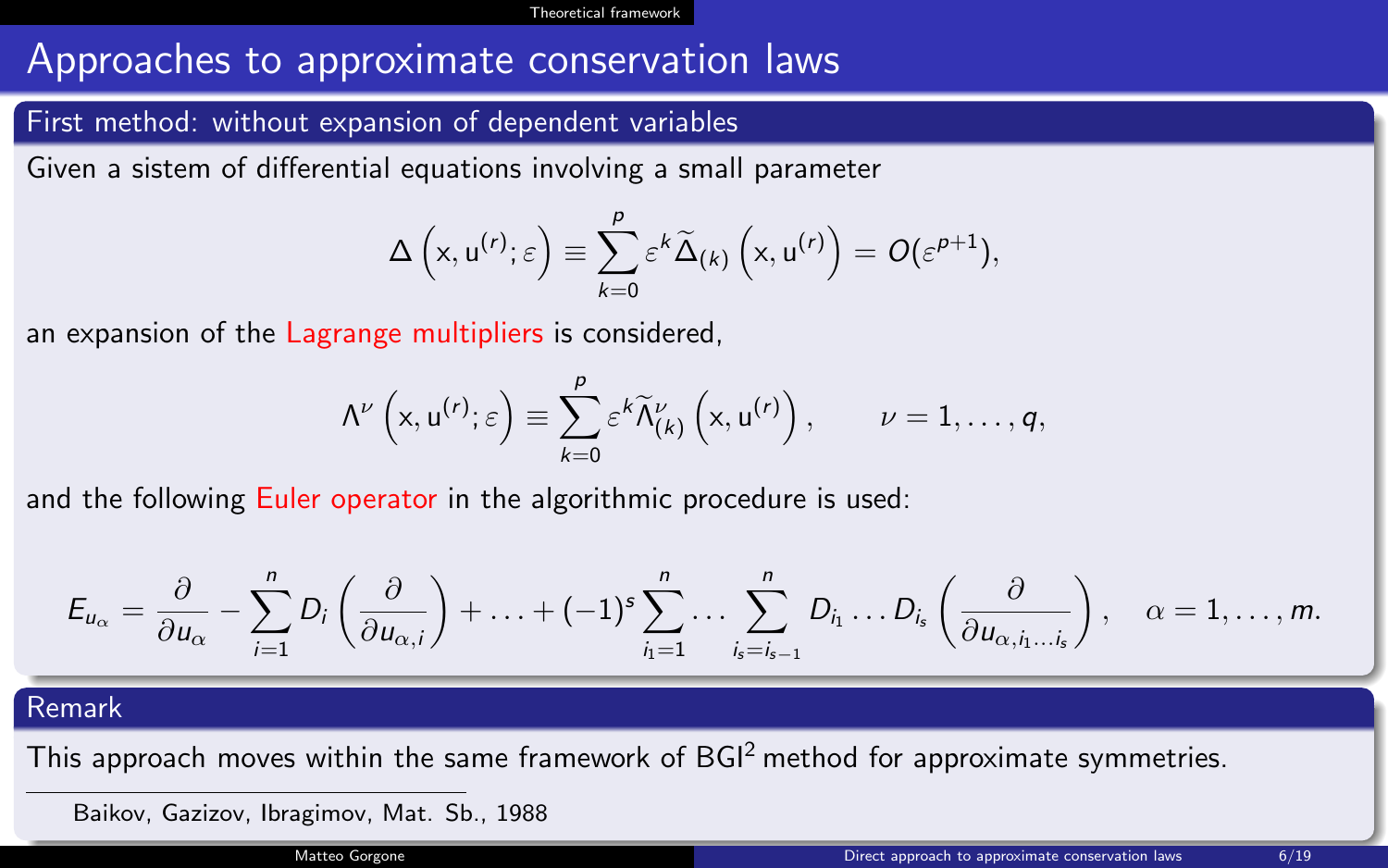## Approaches to approximate conservation laws

Second method: with expansion of dependent variables

Given a sistem of differential equations involving a small parameter

$$
\Delta\left(x, u^{(r)}; \varepsilon\right) = 0, \qquad (*)
$$

the dependent variables are expanded in a perturbation series as done in usual perturbation analysis:

$$
u^{(r)}(x;\varepsilon)=\sum_{k=0}^p\varepsilon^ku^{(r)}_{(k)}(x)+O(\varepsilon^{p+1}),
$$

with  $u_{(k)}^{(r)} \equiv (u_{(k)1}^{(r)}, \ldots, u_{(k)}^{(r)})$  $\binom{(r)}{(k)N}$ .

By separating at each order of approximation, we have a coupled system:

$$
\widetilde{\Delta}_{(k)}\left(\mathsf{x},\mathsf{u}_{(0)}^{(r)},\ldots,\mathsf{u}_{(k)}^{(r)}\right)=0,\qquad k=0,\ldots,p.\qquad(**)
$$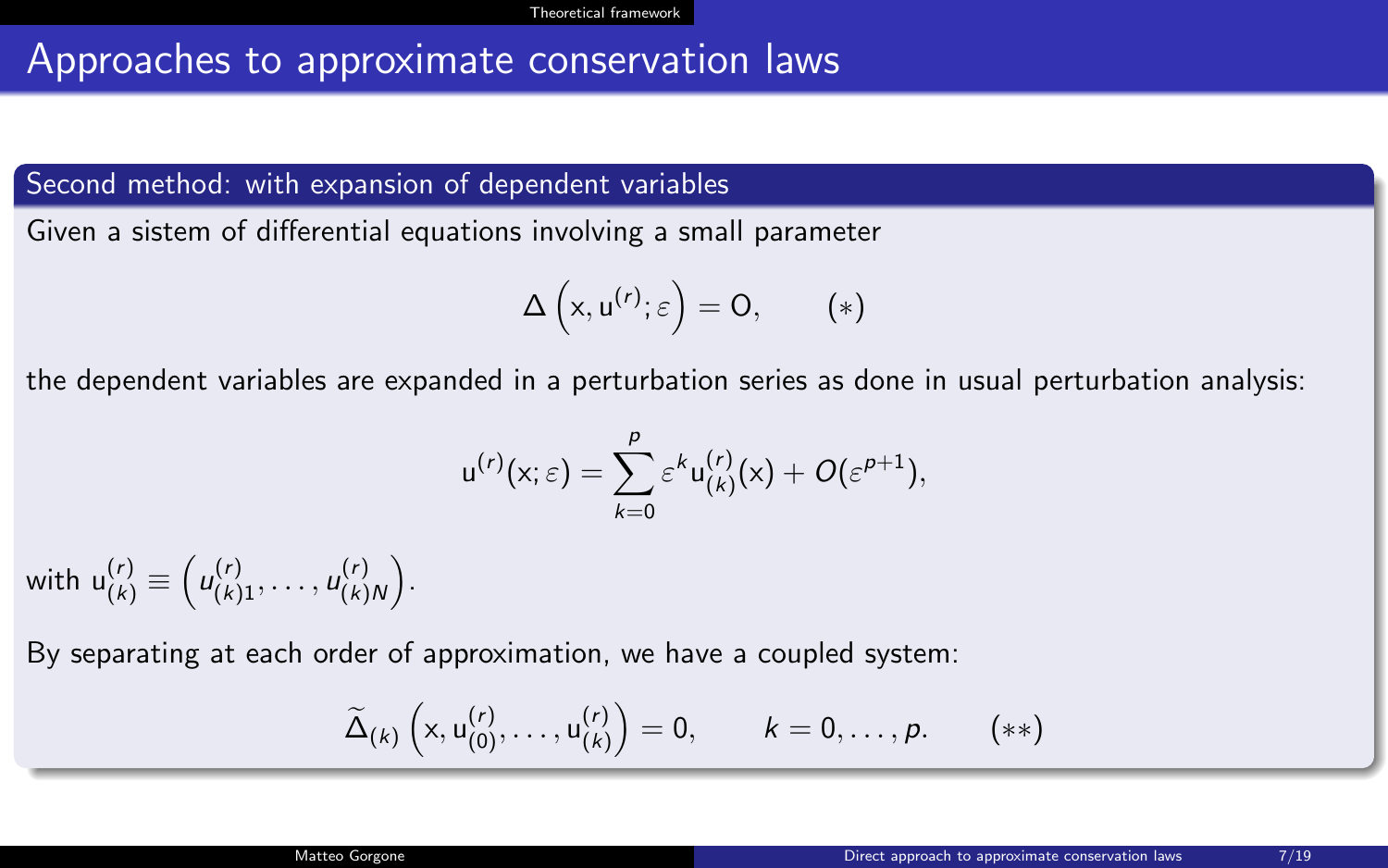## Approaches to approximate conservation laws

#### Multipliers and Euler operators

The approximate multipliers of system  $(*)$  are defined as the exact multipliers

$$
\Lambda^{i}\left(x, u_{(0)}^{(r)}, \ldots, u_{(k)}^{(r)}\right), \qquad i,k = 0,\ldots,p
$$

of system (∗∗) obtained from perturbations. The following Euler operator is considered:

$$
E_{u_{(k)\alpha}} = \frac{\partial}{\partial u_{(k)\alpha}} - \sum_{i=1}^n D_i \left( \frac{\partial}{\partial u_{(k)\alpha,i}} \right) + \ldots + (-1)^s \sum_{i_1=1}^n \ldots \sum_{i_s=i_{s-1}}^n D_{i_1} \ldots D_{i_s} \left( \frac{\partial}{\partial u_{(k)\alpha,i_1\ldots i_s}} \right),
$$

with  $k = 0, \ldots, p$  and  $\alpha = 1, \ldots, m$ .

#### Remark

This approach moves within the same framework of  $FS^3$  method for approximate symmetries.

Fushchich and Shtelen, J. Phys. A., 1989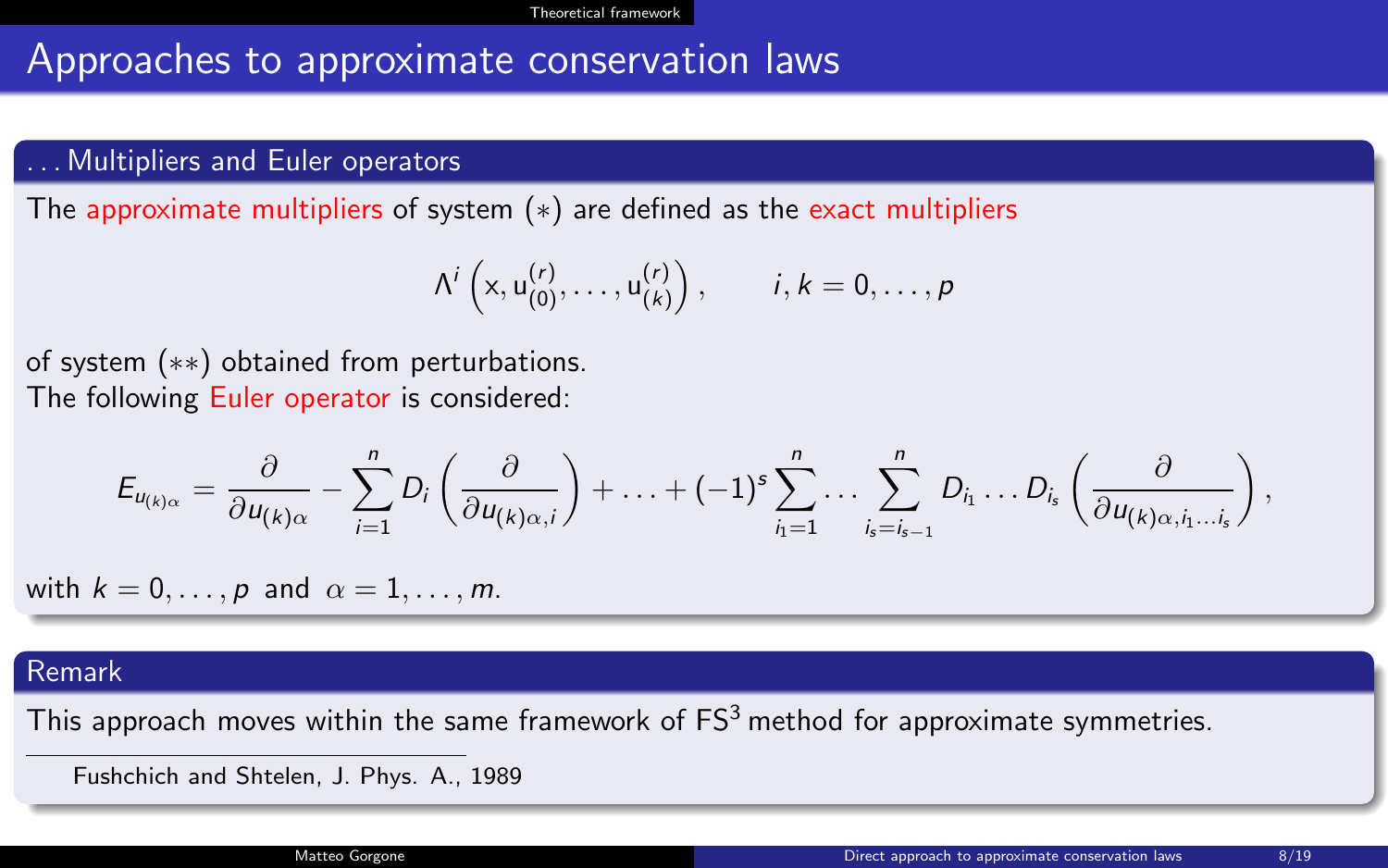<span id="page-8-0"></span>Consider a system of DEs containing a small term  $\varepsilon$ :

$$
\Delta\left(x,u^{(r)};\varepsilon\right)=0.
$$

• Assume the Lagrange multipliers to be dependent on the small parameter  $\varepsilon$ ,

$$
\Lambda^{\nu} = \Lambda^{\nu}\left(x, u^{(r)}; \varepsilon\right), \qquad \nu = 1, \ldots, q.
$$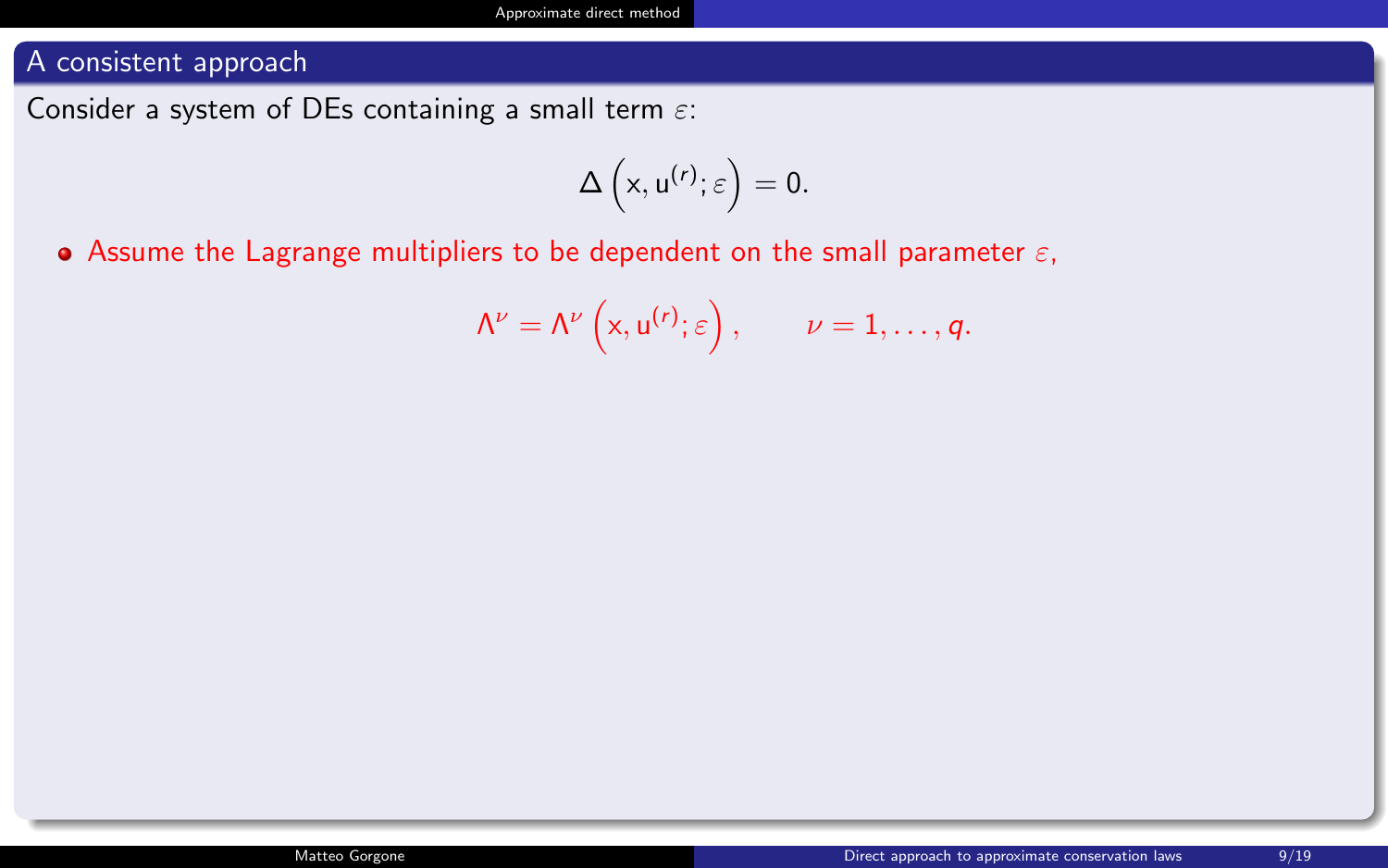Consider a system of DEs containing a small term  $\varepsilon$ :

$$
\Delta\left(x,u^{(r)};\varepsilon\right)=0.
$$

• Assume the Lagrange multipliers to be dependent on the small parameter  $\varepsilon$ ,

$$
\Lambda^{\nu} = \Lambda^{\nu}\left(x, u^{(r)}; \varepsilon\right), \qquad \nu = 1, \ldots, q.
$$

Expand the dependent variables in power series of the small parameter,

$$
u^{(r)}(x;\varepsilon)=\sum_{k=0}^p\varepsilon^ku_{(k)}^{(r)}(x)+O(\varepsilon^{p+1}),
$$

and the system write as

$$
\Delta \equiv \sum_{k=0}^p \varepsilon^k \widetilde{\Delta}_{(k)} \left( x, u_{(0)}^{(r)}, \ldots, u_{(k)}^{(r)} \right) = O(\varepsilon^{p+1}).
$$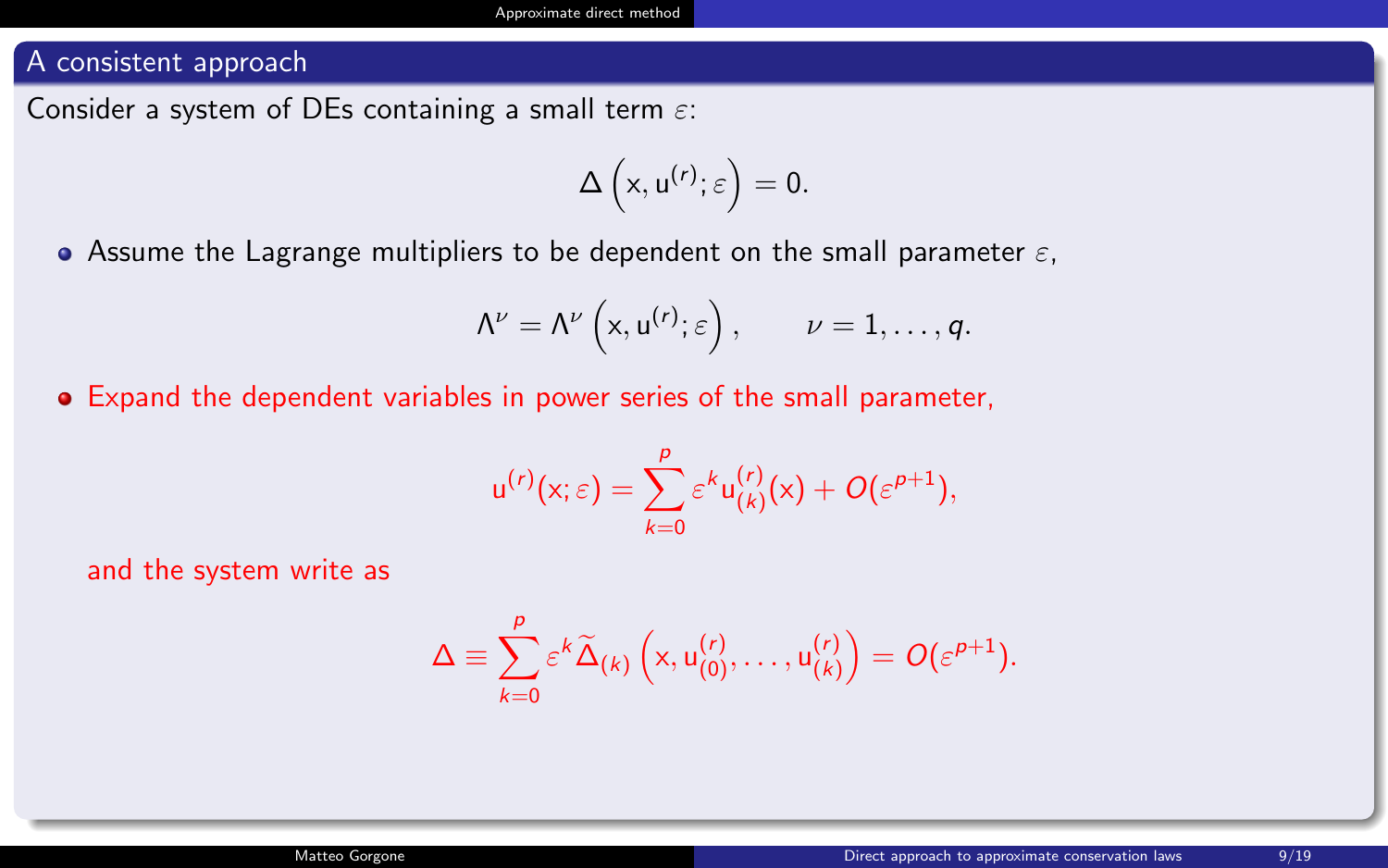Consider a system of DEs containing a small term  $\varepsilon$ :

$$
\Delta\left(x,u^{(r)};\varepsilon\right)=0.
$$

Assume the Lagrange multipliers to be dependent on the small parameter  $\varepsilon$ .

$$
\Lambda^{\nu} = \Lambda^{\nu}\left(x, u^{(r)}; \varepsilon\right), \qquad \nu = 1, \ldots, q.
$$

Expand the dependent variables in power series of the small parameter,

$$
u^{(r)}(x;\varepsilon)=\sum_{k=0}^p\varepsilon^ku_{(k)}^{(r)}(x)+O(\varepsilon^{p+1}),
$$

and the system write as

$$
\Delta \equiv \sum_{k=0}^p \varepsilon^k \widetilde{\Delta}_{(k)} \left( x, u_{(0)}^{(r)}, \ldots, u_{(k)}^{(r)} \right) = O(\varepsilon^{p+1}).
$$

Consider a consistent expansion of the Lagrange multipliers.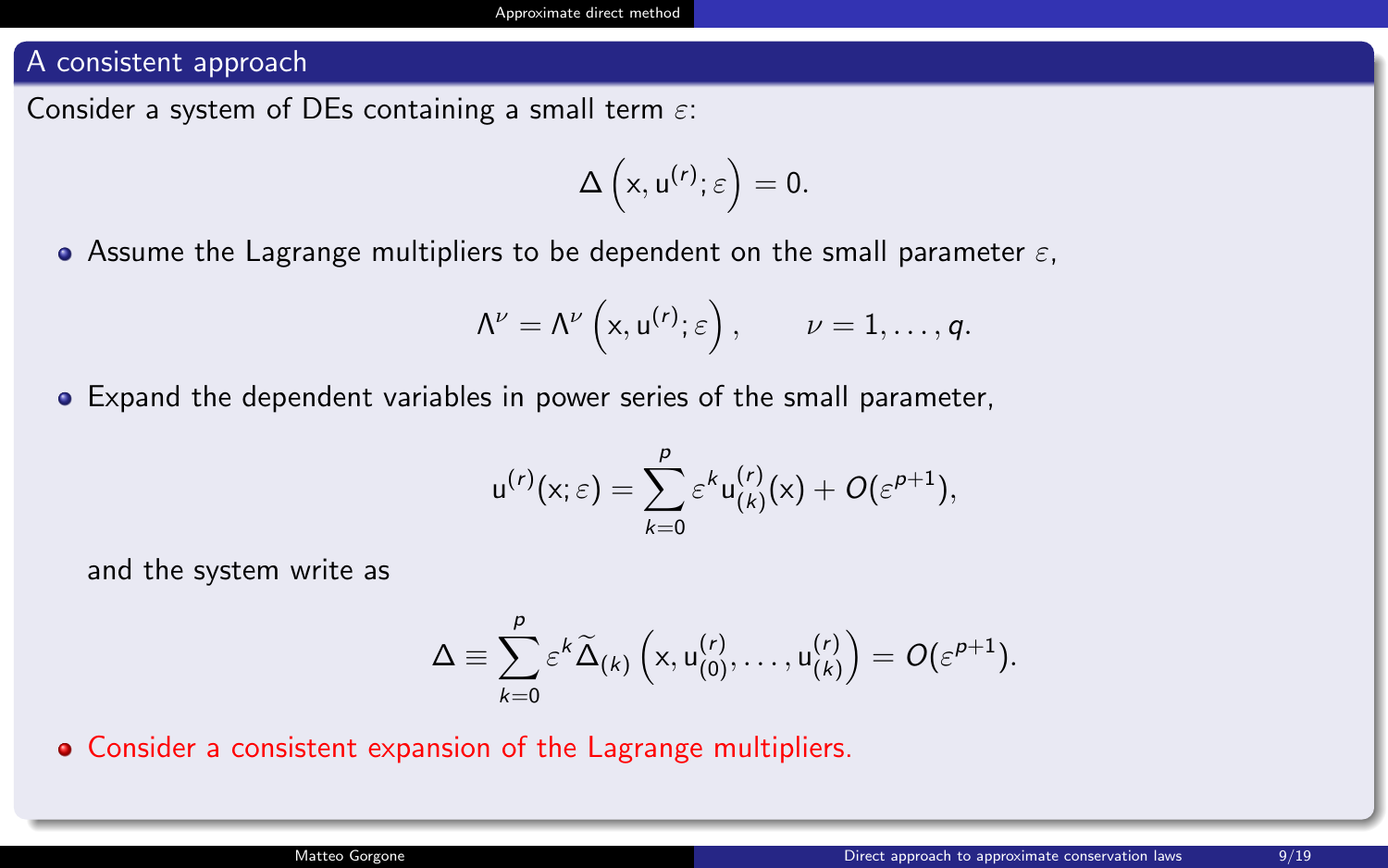Consider a system of DEs containing a small term  $\varepsilon$ :

$$
\Delta\left(x,u^{(r)};\varepsilon\right)=0.
$$

Assume the Lagrange multipliers to be dependent on the small parameter  $\varepsilon$ .

$$
\Lambda^{\nu} = \Lambda^{\nu}\left(x, u^{(r)}; \varepsilon\right), \qquad \nu = 1, \ldots, q.
$$

Expand the dependent variables in power series of the small parameter,

$$
u^{(r)}(x;\varepsilon)=\sum_{k=0}^p\varepsilon^ku_{(k)}^{(r)}(x)+O(\varepsilon^{p+1}),
$$

and the system write as

$$
\Delta \equiv \sum_{k=0}^p \varepsilon^k \widetilde{\Delta}_{(k)} \left( x, u_{(0)}^{(r)}, \ldots, u_{(k)}^{(r)} \right) = O(\varepsilon^{p+1}).
$$

Consider a consistent expansion of the Lagrange multipliers.

Use a consistent definition of approximate Euler operators.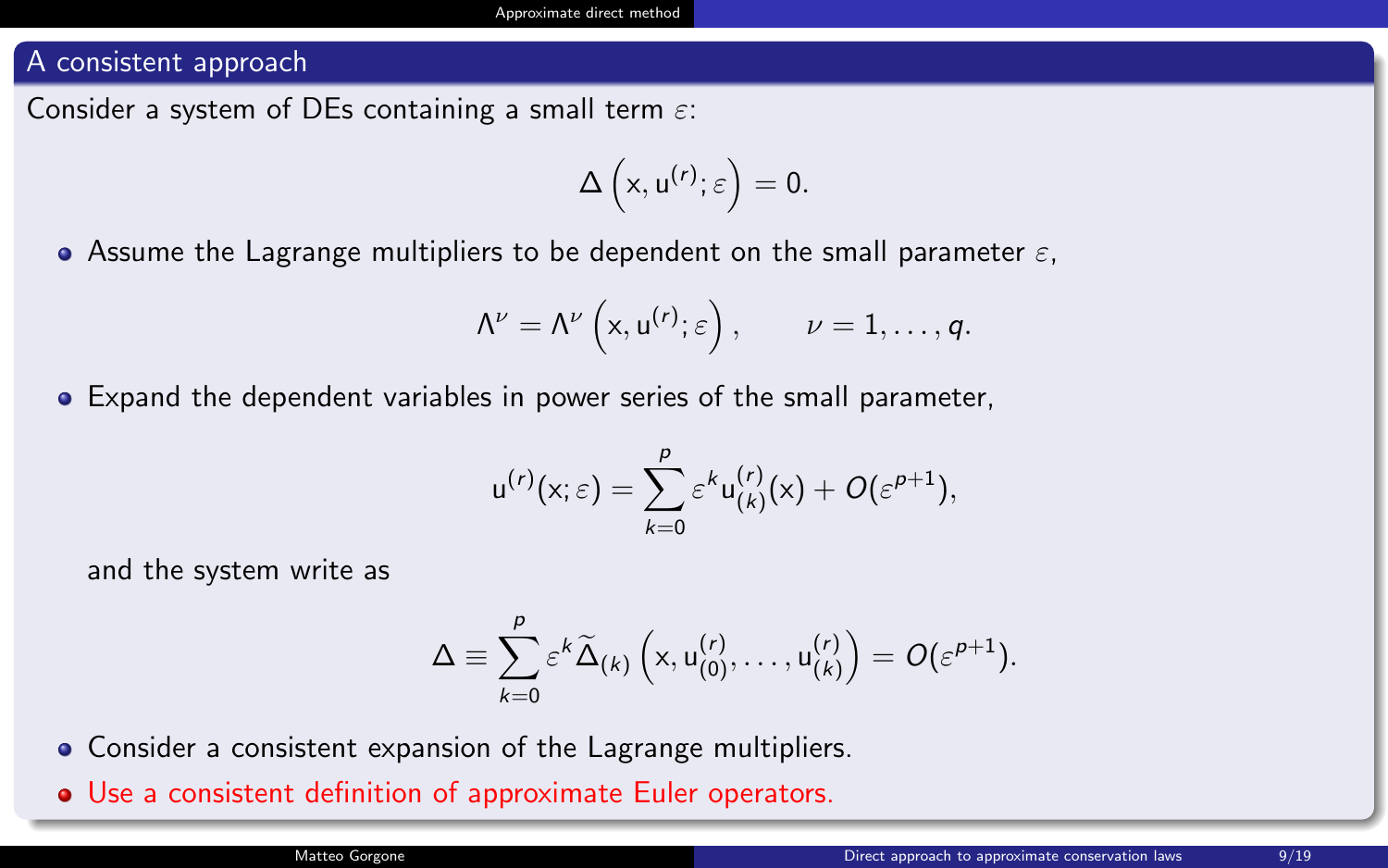#### Expansions of multipliers

$$
\Lambda^\nu\left(x,u^{(r)};\varepsilon\right)=\sum_{k=0}^{\rho}\varepsilon^k\widetilde{\Lambda}^\nu_{(k)}\left(x,u^{(r)}_{(0)},\ldots,u^{(r)}_{(k)}\right)+O(\varepsilon^{p+1}),\qquad \nu=1,\ldots,q
$$

where  $\widetilde{\Lambda}_{(k)}^\nu$   $(k>0)$  are suitable polynomials in  $\mathsf{u}_{(1)}^{(r)},\ldots,\mathsf{u}_{(k)}^{(r)}$  with coefficients given by  $\Lambda_{(k)}^\nu\left(\mathsf{x},\mathsf{u}_{(0)}^{(r)}\right)$  $(k=0,\ldots,p)$  and their derivatives with respect to  ${\sf u}_{(0)}^{(r)}$ .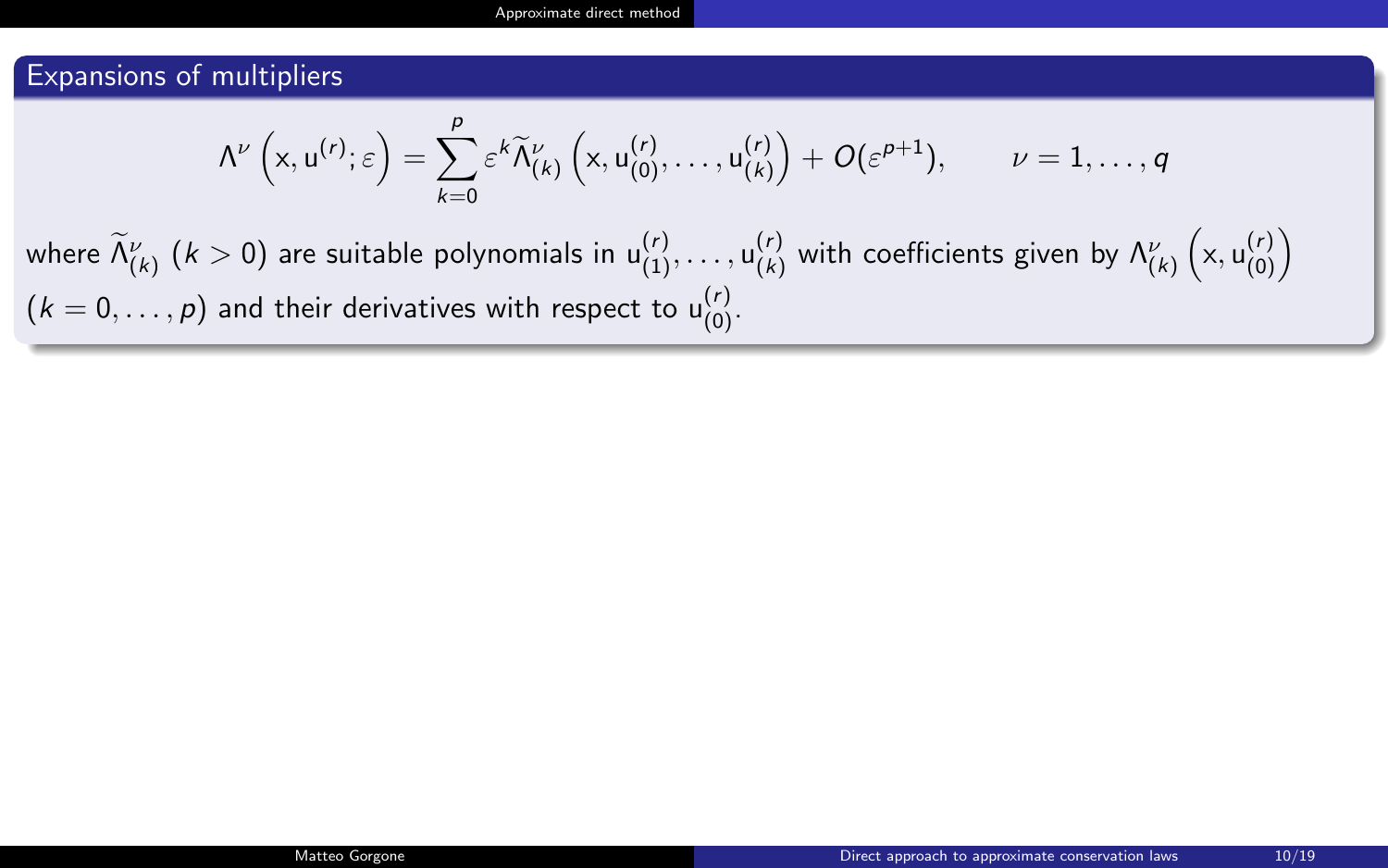#### Expansions of multipliers

$$
\Lambda^\nu\left(x,u^{(r)};\varepsilon\right)=\sum_{k=0}^\rho \varepsilon^k \widetilde{\Lambda}_{(k)}^\nu\left(x,u^{(r)}_{(0)},\ldots,u^{(r)}_{(k)}\right)+O(\varepsilon^{\rho+1}),\qquad \nu=1,\ldots,q
$$

where  $\widetilde{\Lambda}_{(k)}^\nu$   $(k>0)$  are suitable polynomials in  $\mathsf{u}_{(1)}^{(r)},\ldots,\mathsf{u}_{(k)}^{(r)}$  with coefficients given by  $\Lambda_{(k)}^\nu\left(\mathsf{x},\mathsf{u}_{(0)}^{(r)}\right)$  $(k=0,\ldots,p)$  and their derivatives with respect to  ${\sf u}_{(0)}^{(r)}$ .

In fact:

$$
\widetilde{\Lambda}^\nu_{(0)} = \Lambda^\nu_{(0)}\left(x,u^{(r)}_{(0)}\right) = \Lambda^\nu\left(x,u^{(r)}_{(0)};0\right), \qquad \widetilde{\Lambda}^\nu_{(k+1)} = \frac{1}{k+1}\mathcal{R}[\widetilde{\Lambda}^\nu_{(k)}],
$$

 $R$  being a linear recursion operator satisfying *product rule* of derivatives defined as

$$
\mathcal{R}\left[\frac{\partial^{|\tau|}\Lambda_{(k)}^{\nu}\left(x, u_{(0)}^{(r)}\right)}{\partial u_{(0)1}^{(r)\tau_1}\dots\partial u_{(0)N}^{(r)\tau_N}}\right] = \frac{\partial^{|\tau|}\Lambda_{(k+1)}^{\nu}\left(x, u_{(0)}^{(r)}\right)}{\partial u_{(0)1}^{(r)\tau_1}\dots\partial u_{(0)N}^{(r)\tau_N}} + \sum_{i=1}^{N} \frac{\partial}{\partial u_{(0)i}^{(r)}} \left(\frac{\partial^{|\tau|}\Lambda_{(k)}^{\nu}\left(x, u_{(0)}^{(r)}\right)}{\partial u_{(0)1}^{(r)\tau_1}\dots\partial u_{(0)N}^{(r)\tau_N}}\right) u_{(1)i}^{(r)},
$$
  

$$
\mathcal{R}[u_{(k)j}^{(r)}] = (k+1)u_{(k+1)j}^{(r)},
$$

where  $k \ge 0$ ,  $j = 1, ..., N$ ,  $|\tau| = \tau_1 + \cdots + \tau_N$ .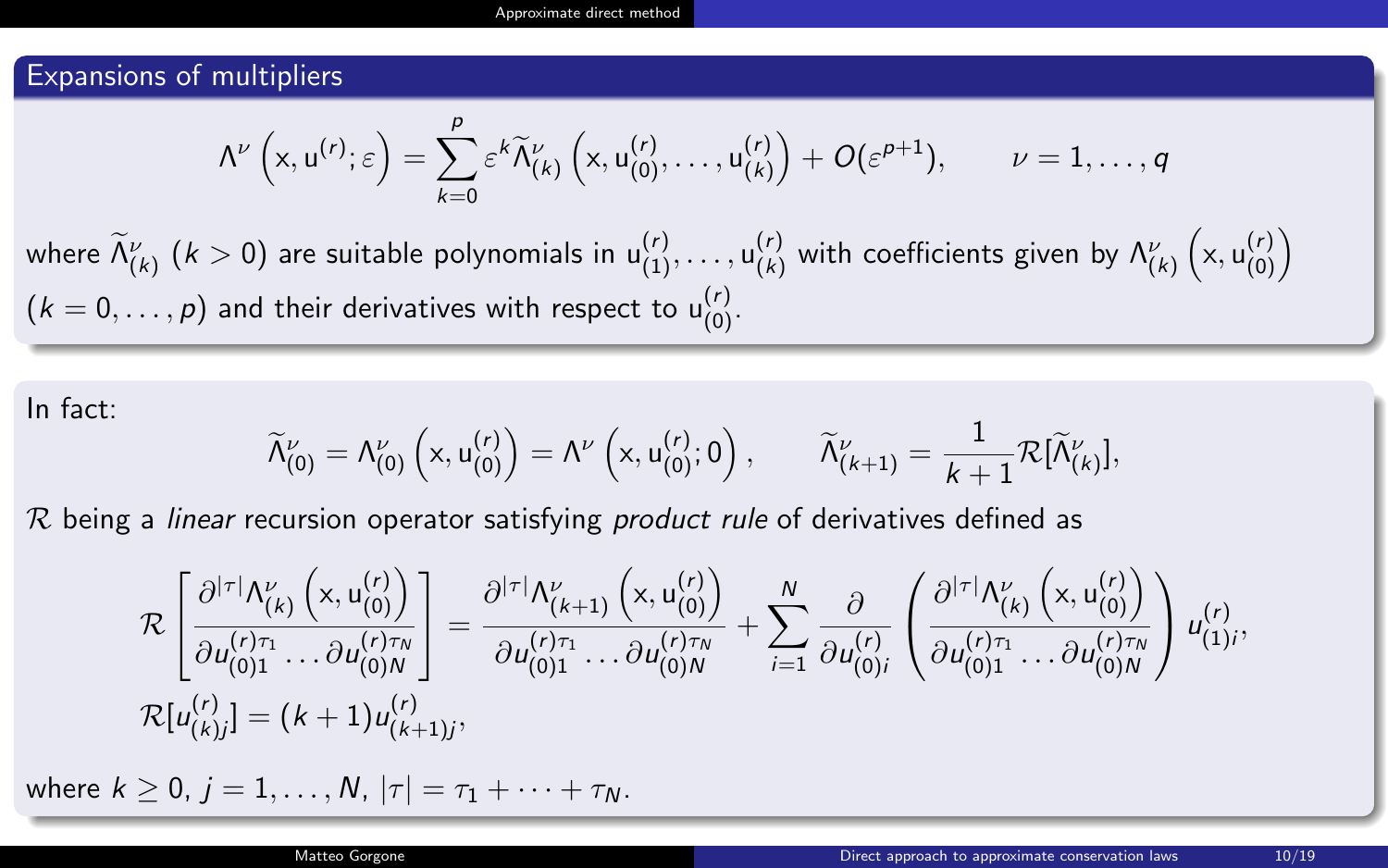#### Approximate conservation laws

Given a system

$$
\Delta\left(x,u^{(r)};\varepsilon\right)\equiv\sum_{k=0}^p\varepsilon^k\widetilde{\Delta}_{(k)}\left(x,u^{(r)}_{(0)},\ldots,u^{(r)}_{(k)}\right)=O(\varepsilon^{p+1}),
$$

an approximate conservation law of order  $r$ , compatible with the system, is an approximate divergence expression

$$
\sum_{k=0}^p \varepsilon^k \left( \sum_{i=1}^n D_i \left( \widetilde{\Phi}_{(k)}^i \left( x, u_{(0)}^{(r-1)}, \ldots, u_{(k)}^{(r-1)} \right) \right) \right) = O(\varepsilon^{p+1}),
$$

holding for all solutions of the system, where

$$
\sum_{k=0}^p \varepsilon^k \widetilde{\Phi}_{(k)}^i \left( x, u_{(0)}^{(r-1)}, \ldots, u_{(k)}^{(r-1)} \right), \qquad i=1,\ldots,n
$$

are the expansions at order  $p$  of the fluxes  $\Phi^i\left( x, u^{(r-1)};\varepsilon \right)$  of the conservation law, and

$$
D_i = \frac{D}{Dx_i} = \frac{\partial}{\partial x_i} + \sum_{k=0}^p \sum_{\alpha=1}^m \left( u_{(k)\alpha,i} \frac{\partial}{\partial u_{(k)\alpha}} + \sum_{j=1}^n u_{(k)\alpha,j} \frac{\partial}{\partial u_{(k)\alpha,j}} + \dots \right)
$$

is the approximate Lie derivative, with  $u_{(k)\alpha,i} = \frac{\partial u_{(k)\alpha}}{\partial x}$  $\frac{u_{(k)\alpha}}{\partial x_i}$ ,  $u_{(k)\alpha,ij} = \frac{\partial^2 u_{(k)\alpha}}{\partial x_i \partial x_j}$  $\frac{\partial \mathcal{L}(k) \alpha}{\partial x_i \partial x_j}, \ldots$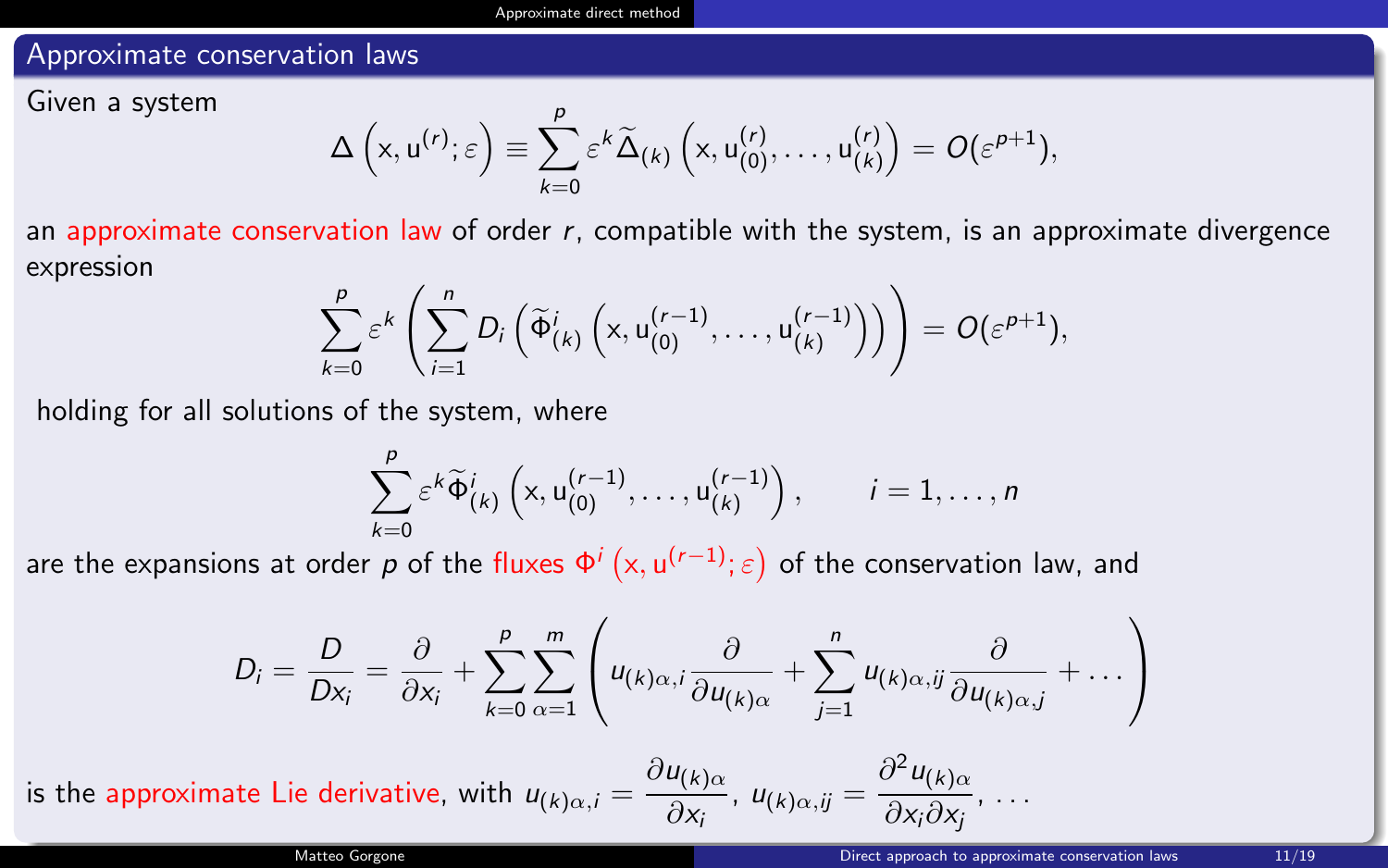#### Approximate multipliers

Functions  $\Lambda^\nu(x, u^{(s)}; \varepsilon)$   $(\nu = 1, \ldots, q)$  are approximate multipliers depending on s–th order derivatives if, after expanding in pertubation series of  $\varepsilon$  up to the order p, i.e.,

$$
\Lambda^\nu\left(x,u^{(s)};\varepsilon\right)=\sum_{k=0}^\rho \varepsilon^k \widetilde{\Lambda}_{(k)}^\nu\left(x,u^{(s)}_{(0)},\ldots,u^{(s)}_{(k)}\right)+O(\varepsilon^{\rho+1}),\qquad \nu=1,\ldots,q,
$$

the relation

$$
\sum_{k=0}^p \varepsilon^k \left( \sum_{\ell=0}^k \sum_{\nu=1}^q \left( \widetilde{\Lambda}_{(\ell)}^{\nu} \widetilde{\Delta}_{(k-\ell)}^{\nu} \right) - \sum_{i=1}^n D_i \widetilde{\Phi}_{(k)}^i \right) = O(\varepsilon^{p+1})
$$

holds for arbitrary  $u^{(s)}_{(\ell)}(x)$  and some suitable functions  $\widetilde{\Phi}^i_{(k)}\left(x,u^{(s-1)}_{(0)},\ldots,u^{(s-1)}_{(k)}\right)$  $\binom{(s-1)}{(k)}$ . Then, if  $\Lambda^{\nu}$   $(x, u^{(s)}; \varepsilon)$  are non–singular, an approximate conservation law can be recovered:

$$
\sum_{k=0}^p \varepsilon^k \left( \sum_{\ell=0}^k \sum_{\nu=1}^q \left( \widetilde{\Lambda}_{(\ell)}^{\nu} \widetilde{\Delta}_{(k-\ell)}^{\nu} \right) \right) \equiv \sum_{k=0}^p \varepsilon^k \left( \sum_{i=1}^n D_i \widetilde{\Phi}_{(k)}^i \right) = O(\varepsilon^{p+1}).
$$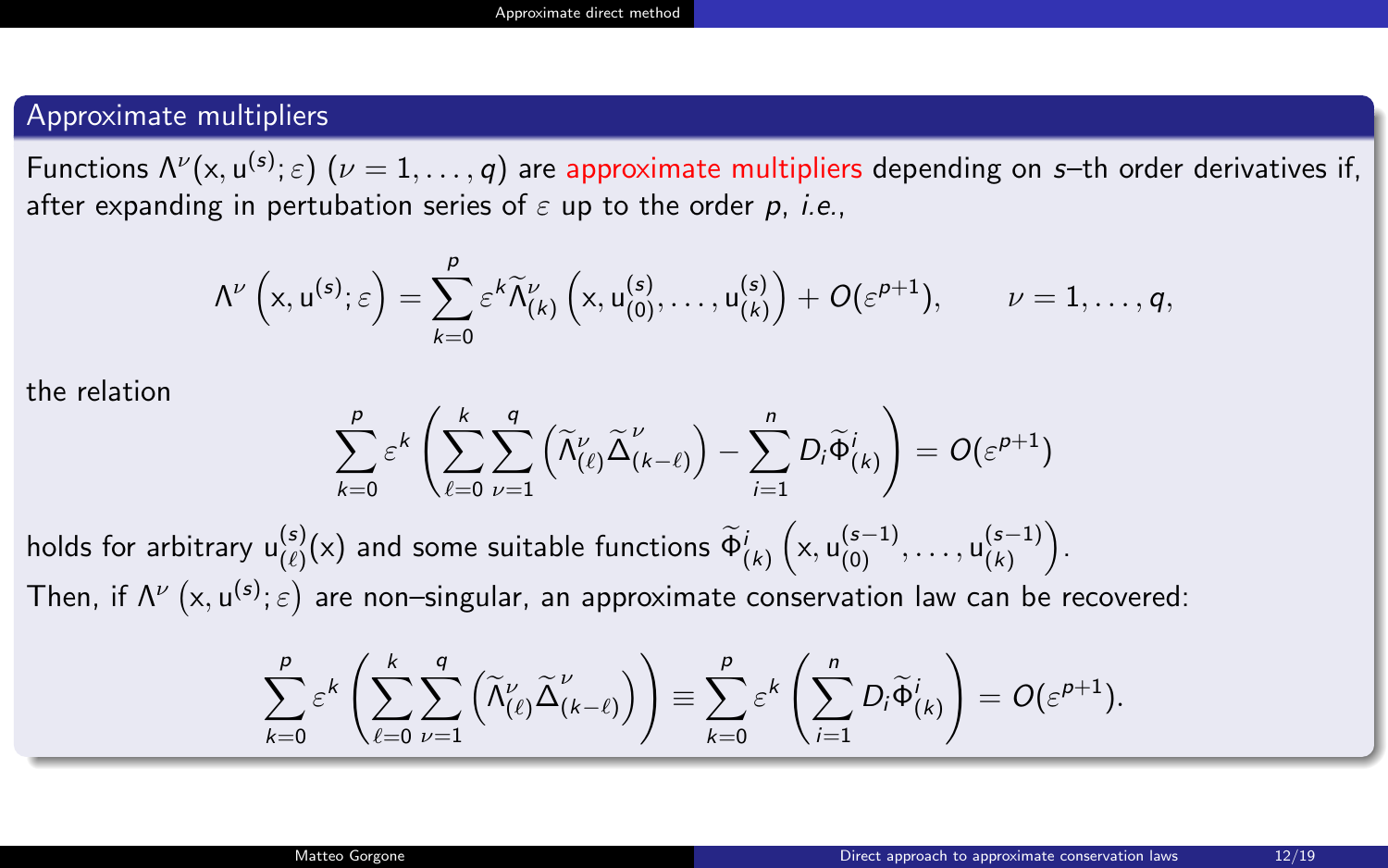#### Theorem

The non–singular approximate multipliers

$$
\Lambda^\nu\left(\mathsf{x},\mathsf{u}^{(r)};\varepsilon\right),\qquad \nu=1,\ldots,q
$$

yield an approximate conservation law iff the set of relations

$$
E_{u_{(0)\alpha}}\left(\sum_{k=0}^{\rho}\varepsilon^{k}\left(\sum_{\ell=0}^{k}\sum_{\nu=1}^{q}\left(\widetilde{\Lambda}_{(\ell)}^{\nu}\widetilde{\Delta}_{(k-\ell)}^{\nu}\right)\right)\right)=O(\varepsilon^{p+1}),\qquad\alpha=1,\ldots,m
$$

holds for arbitrary  $u^{(r)}_{(k)}(x)$   $(k = 0, \ldots, p)$ , where

$$
E_{u_{(0)\alpha}} = \frac{\partial}{\partial u_{(0)\alpha}} - \sum_{i=1}^n D_i \left( \frac{\partial}{\partial u_{(0)\alpha,i}} \right) + \ldots + (-1)^r \sum_{i_1=1}^n \ldots \sum_{i_r=i_{r-1}}^n D_{i_1} \ldots D_{i_r} \left( \frac{\partial}{\partial u_{(0)\alpha,i_1\ldots i_r}} \right)
$$

are the approximate Euler operators.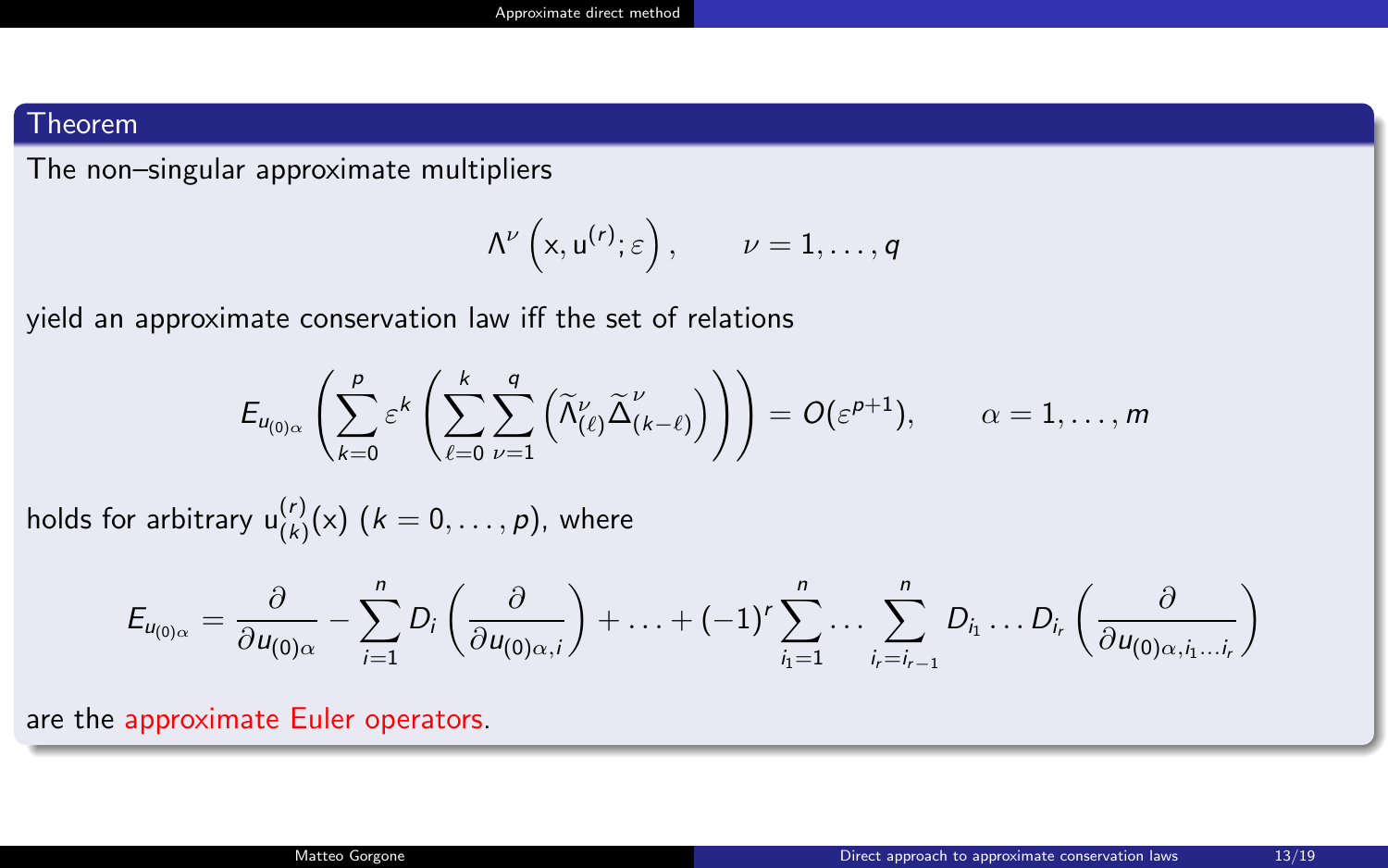#### Approximate direct method with the consistent approach: algorithm

- Expand the dependent variables in power series of  $\varepsilon$ :  $u(x;\varepsilon) = \sum_{k=0}^{p} \varepsilon^{k} u_{(k)}(x) + O(\varepsilon^{p+1});$
- **•** Expand in perturbation series of  $\varepsilon$  the multipliers, so obtaining:

$$
\Lambda^\nu\left(x,u^{(r)};\varepsilon\right)=\sum_{k=0}^\rho \varepsilon^k \widetilde{\Lambda}_{(k)}^\nu\left(x,u^{(r)}_{(0)},\ldots,u^{(r)}_{(k)}\right)+O(\varepsilon^{\rho+1}),\qquad \nu=1,\ldots,q;
$$

• Apply the approximate Euler operators, *i.e.*,

$$
E_{u_{(0)\alpha}}\left(\sum_{k=0}^{\rho}\varepsilon^{k}\left(\sum_{\ell=0}^{k}\sum_{\nu=1}^{q}\left(\widetilde{\Lambda}_{(\ell)}^{\nu}\widetilde{\Delta}_{(k-\ell)}^{\nu}\right)\right)\right)=O(\varepsilon^{p+1}),\qquad\alpha=1,\ldots,m;
$$

- **•** Separate the resulting conditions at each order in  $\varepsilon$ , and split into an overdetermined system for the unknown approximate multipliers;
- Insert the recovered approximate multipliers in

$$
\sum_{k=0}^p \varepsilon^k \left( \sum_{\ell=0}^k \sum_{\nu=1}^q \left( \widetilde{\Lambda}_{(\ell)}^{\nu} \widetilde{\Delta}_{(k-\ell)}^{\nu} \right) - \sum_{i=1}^n D_i \widetilde{\Phi}_{(k)}^i \right) = O(\varepsilon^{p+1})
$$

and, if possible, find the approximate fluxes.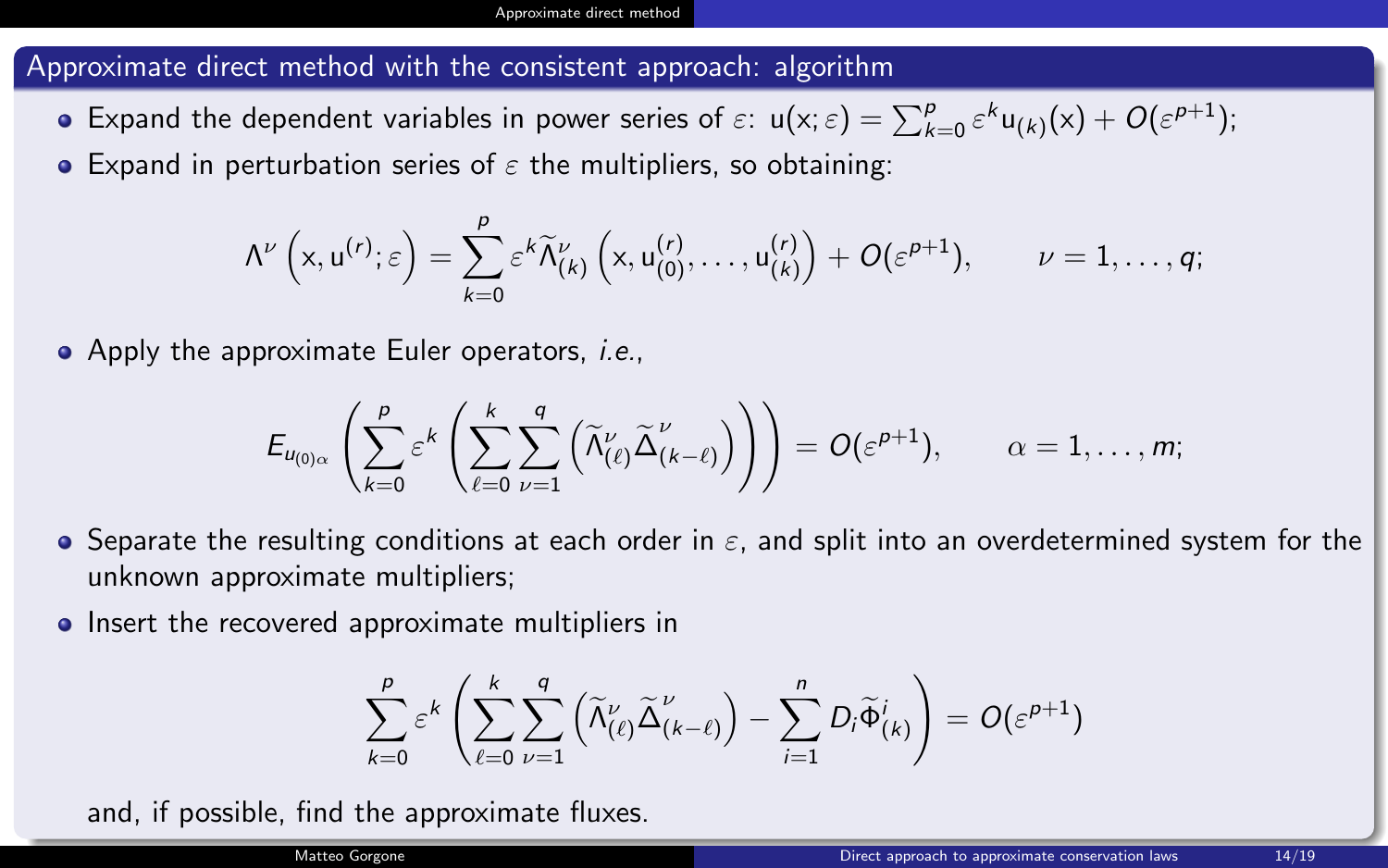## <span id="page-18-0"></span>Approximate direct method – Applications

By means of the approximate direct method, approximate conservation laws have been determined for:

Perturbed Van der Pool equation:

$$
\ddot{u}+u-\varepsilon\left(1-u^2\right)\dot{u}=0;
$$

● Perturbed KdV–Burgers equation:

$$
u_{,t} + uu_{,x} + u_{,xxx} - \varepsilon u_{,xx} = 0;
$$

• A perturbed nonlinear wave equation:

$$
u_{,xx}-\frac{1}{c^2}u_{,tt}-\lambda u^3-\varepsilon f(u)=0;
$$

• Two perturbed nonlinear Schrödinger equations:

$$
i\rho_{,t} + \rho_{,xx} + 2|\rho|^2 \rho - \varepsilon|\rho|^4 \rho = 0;
$$
  
\n
$$
i\rho_{,t} + \frac{1}{2}\rho_{,xx} + |\rho|^2 \rho + i\varepsilon \left(\beta_1 \rho_{,xxx} + \beta_2|\rho|^2 \rho_{,x} + \beta_3 \rho(|\rho|^2)_{,x}\right) = 0;
$$

**•** The generalized Kaup–Newell equation:

$$
u_{,t} - \frac{1}{2}u_{,xx} + uvu_{,x} + \frac{1}{2}u^2v_{,x} + 2\epsilon uu_{,x} = 0,
$$
  

$$
v_{,t} + \frac{1}{2}v_{,xx} + uvv_{,x} + \frac{1}{2}v^2u_{,x} + 2\epsilon(vu_{,x} + uv_{,x}) = 0.
$$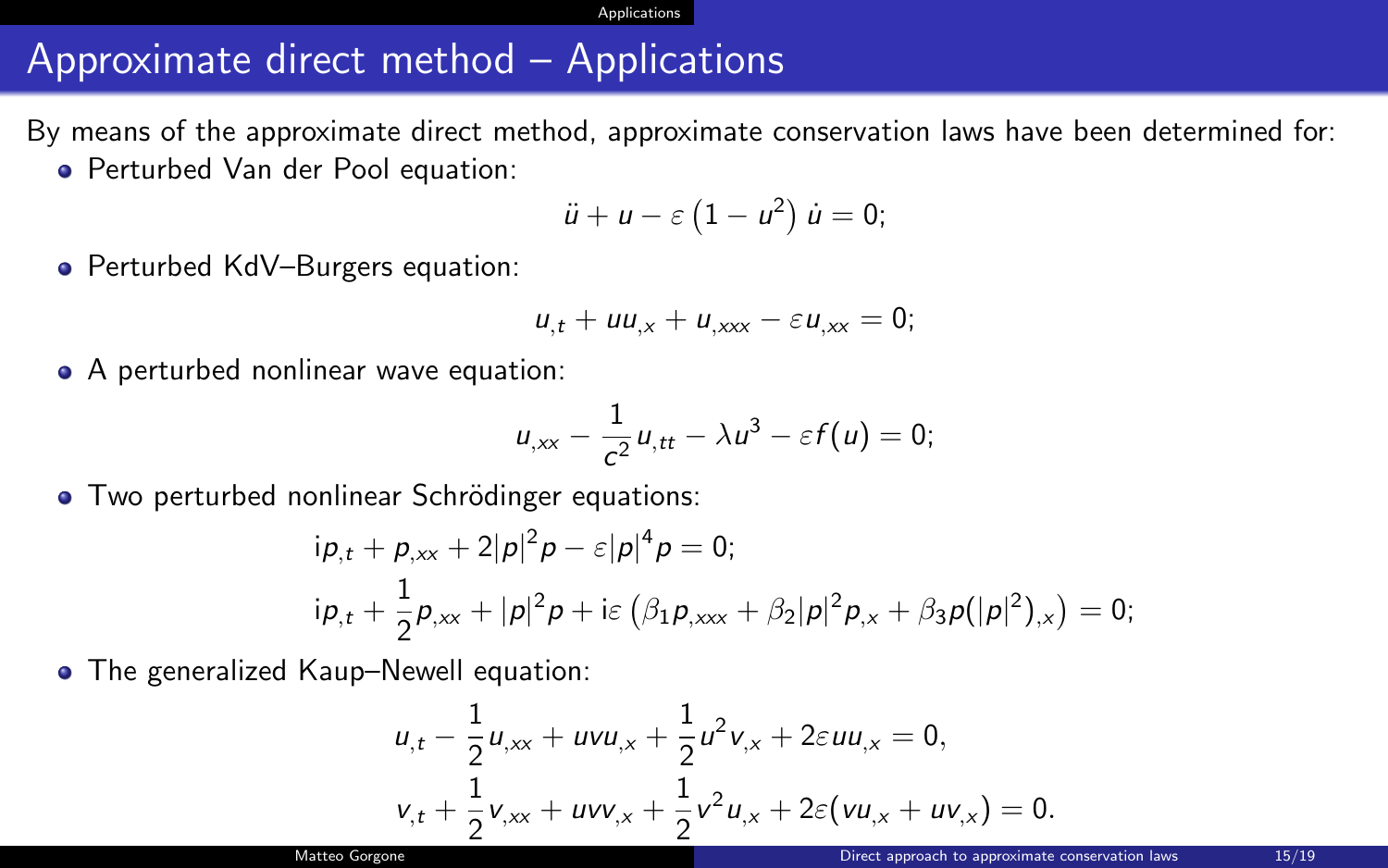Perturbed nonlinear second order Schrödinger equation:

$$
i p_{,t} + p_{,xx} + 2|p|^2 p - \varepsilon |p|^4 p = 0,
$$

with  $p \equiv p(t, x; \varepsilon)$  the complex-valued envelope of the wave. By decomposing into real and imaginary parts:

$$
\Delta^{1} = u_{,t} + v_{,xx} + 2v(u^{2} + v^{2}) - \varepsilon v (u^{2} + v^{2})^{2} = 0,
$$
  

$$
\Delta^{2} = v_{,t} - u_{,xx} - 2u(u^{2} + v^{2}) + \varepsilon u (u^{2} + v^{2})^{2} = 0.
$$

Expand  $u(t, x; \varepsilon)$  and  $v(t, x; \varepsilon)$  at first order in  $\varepsilon$  and look for the approximate multipliers of the form

$$
\Lambda^{\nu} = \Lambda^{\nu}_{(0)} + \varepsilon \left( \Lambda^{\nu}_{(1)} + \frac{\partial \Lambda^{\nu}_{(0)}}{\partial u_{(0)}} u_{(1)} + \frac{\partial \Lambda^{\nu}_{(0)}}{\partial v_{(0)}} v_{(1)} + \frac{\partial \Lambda^{\nu}_{(0)}}{\partial u_{(0),x}} u_{(1),x} + \frac{\partial \Lambda^{\nu}_{(0)}}{\partial v_{(0),x}} v_{(1),x} + \frac{\partial \Lambda^{\nu}_{(0)}}{\partial u_{(0),xx}} u_{(1),xx} + \frac{\partial \Lambda^{\nu}_{(0)}}{\partial v_{(0),xx}} v_{(1),xx} \right),
$$
\nwhere  $\Lambda^{\nu}_{(k)} \equiv \Lambda^{\nu}_{(k)}$   $(t, x, u_{(0)}, v_{(0)}, u_{(0),x}, v_{(0),x}, u_{(0),xx}, v_{(0),xx})$   $(k = 0, 1 \text{ and } \nu = 1, 2).$   
\nBy solving the approximate determining equations

$$
E_{u_{(0)}}\left(\Lambda^{1}\Delta^{1}+\Lambda^{2}\Delta^{2}\right)=0, \qquad E_{v_{(0)}}\left(\Lambda^{1}\Delta^{1}+\Lambda^{2}\Delta^{2}\right)=0,
$$
  
re  $E_{w_{(0)}} = \frac{\partial}{\partial w_{(0)\alpha}} - D_{t}\left(\frac{\partial}{\partial w_{(0),t}}\right) - D_{x}\left(\frac{\partial}{\partial w_{(0),x}}\right) + D_{t}D_{t}\left(\frac{\partial}{\partial w_{(0),tt}}\right) + D_{t}D_{x}\left(\frac{\partial}{\partial w_{(0),tx}}\right) + D_{x}D_{x}\left(\frac{\partial}{\partial w_{(0),xx}}\right),$ 

we obtain the sets of approximate multipliers with the corresponding approximate conservation laws.

whe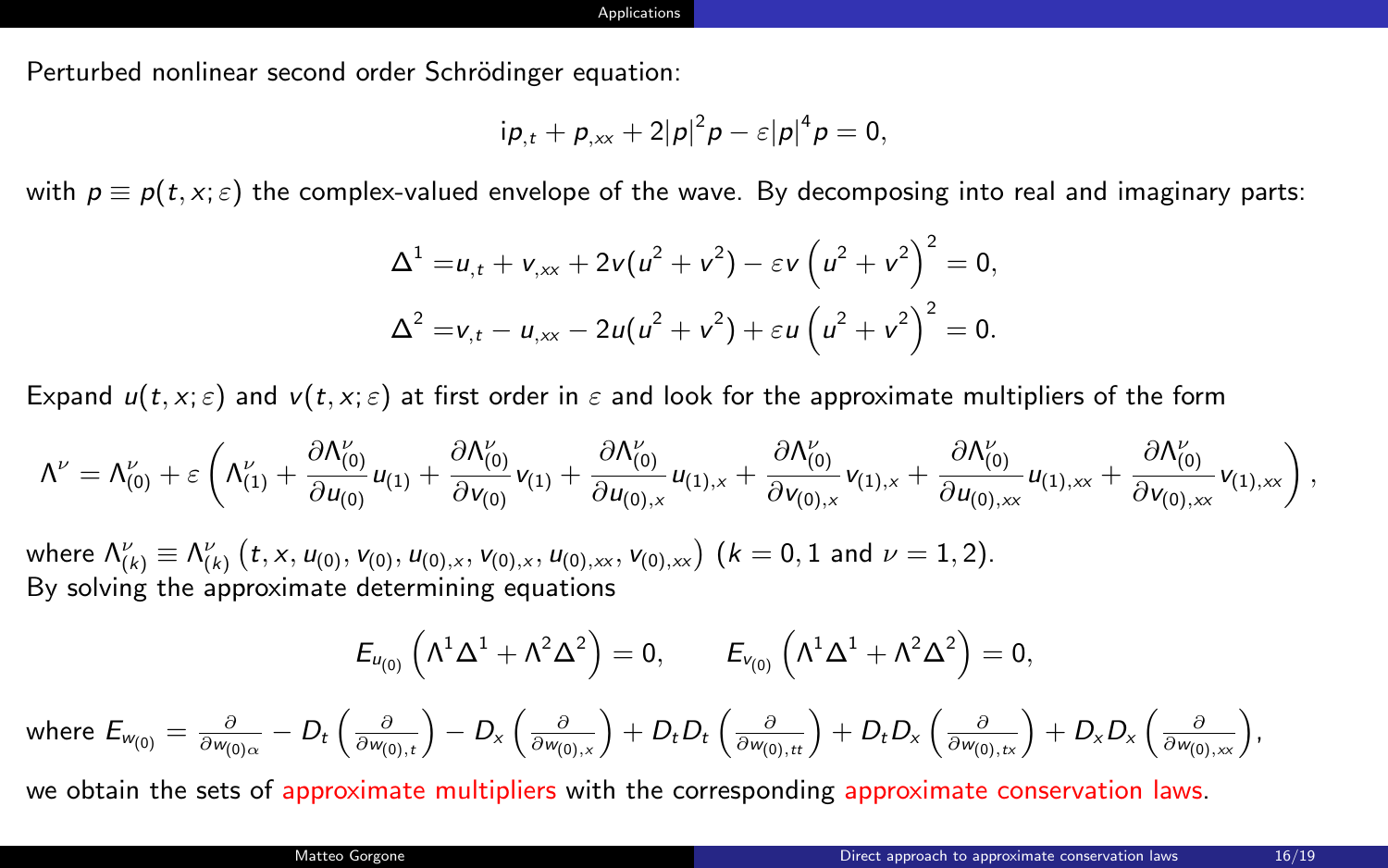$$
\begin{aligned}\n\Lambda_1^1 &= \nu_{(0),\infty} + 2\nu_{(0)}(u_{(0)}^2 + v_{(0)}^2) + \varepsilon \left( \nu_{(1),\infty} - \nu_{(0)}(u_{(0)}^2 + v_{(0)}^2)^2 + 2(u_{(0)}^2\nu_{(1)} + 2u_{(0)}u_{(1)}\nu_{(0)} + 3\nu_{(0)}^2\nu_{(1)}) \right), \\
\Lambda_1^2 &= -u_{(0),\infty} - 2u_{(0)}(u_{(0)}^2 + v_{(0)}^2) - \varepsilon \left( u_{(1),\infty} - u_{(0)}(u_{(0)}^2 + v_{(0)}^2)^2 + 2(v_{(0)}^2u_{(1)} + 2u_{(0)}\nu_{(0)}\nu_{(1)} + 3u_{(0)}^2u_{(1)}) \right),\n\end{aligned}
$$

with

 $\bullet$ 

$$
D_{t}\left(\frac{1}{2}\left(u_{(0),x}^{2}+v_{(0),x}^{2}-\left(u_{(0)}^{2}+v_{(0)}^{2}\right)^{2}\right)+\varepsilon\left(\left(u_{(1),x}-xu_{(0)}\left(u_{(0)}^{2}+v_{(0)}^{2}\right)^{2}\right)u_{(0),x}+\left(v_{(1),x}-xv_{(0)}\left(u_{(0)}^{2}+v_{(0)}^{2}\right)^{2}\right)v_{(0),x}-2\left(u_{(0)}^{2}+v_{(0)}^{2}\right)\left(u_{(0)}u_{(1)}+v_{(0)}v_{(1)}\right)\right)\right) +D_{x}\left(-\left(u_{(0),t}u_{(0),x}+v_{(0),t}v_{(0),x}\right)-\varepsilon\left(u_{(0),x}u_{(1),t}+v_{(0),x}v_{(1),t}+\left(u_{(1),x}-xu_{(0)}\left(u_{(0)}^{2}+v_{(0)}^{2}\right)^{2}\right)u_{(0),t}+\left(v_{(1),x}-xv_{(0)}\left(u_{(0)}^{2}+v_{(0)}^{2}\right)^{2}\right)v_{(0),t}\right)\right)=0.
$$

 $\bullet$ 

 $\Lambda_2^1 = u_{(0),x} + \varepsilon u_{(1),x}, \qquad \Lambda_2^2 = v_{(0),x} + \varepsilon v_{(1),x},$ 

with

$$
D_{t}\left(v_{(0)}u_{(0),x}+\varepsilon\left((tu_{(0)}(u_{(0)}^{2}+v_{(0)}^{2})^{2}+v_{(1)})u_{(0),x}+tv_{(0)}(u_{(0)}^{2}+v_{(0)}^{2})^{2}v_{(0),x}+v_{(0)}u_{(1),x}\right)\right) +D_{x}\left(-\frac{1}{2}\left(u_{(0),x}^{2}+v_{(0),x}^{2}+(u_{(0)}^{2}+v_{(0)}^{2})^{2}\right)-v_{(0)}u_{(0),t} -\varepsilon\left(u_{(0),x}u_{(1),x}+v_{(0),x}v_{(1),x}+(tu_{(0)}(u_{(0)}^{2}+v_{(0)}^{2})^{2}+v_{(1)})u_{(0),t} +tv_{(0)}(u_{(0)}^{2}+v_{(0)}^{2})^{2}v_{(0),t}+v_{(0)}u_{(1),t}+2(u_{(0)}^{2}+v_{(0)}^{2})(u_{(0)}u_{(1)}+v_{(0)}v_{(1)})\right)\right)=0.
$$
  
Mattes Gorgone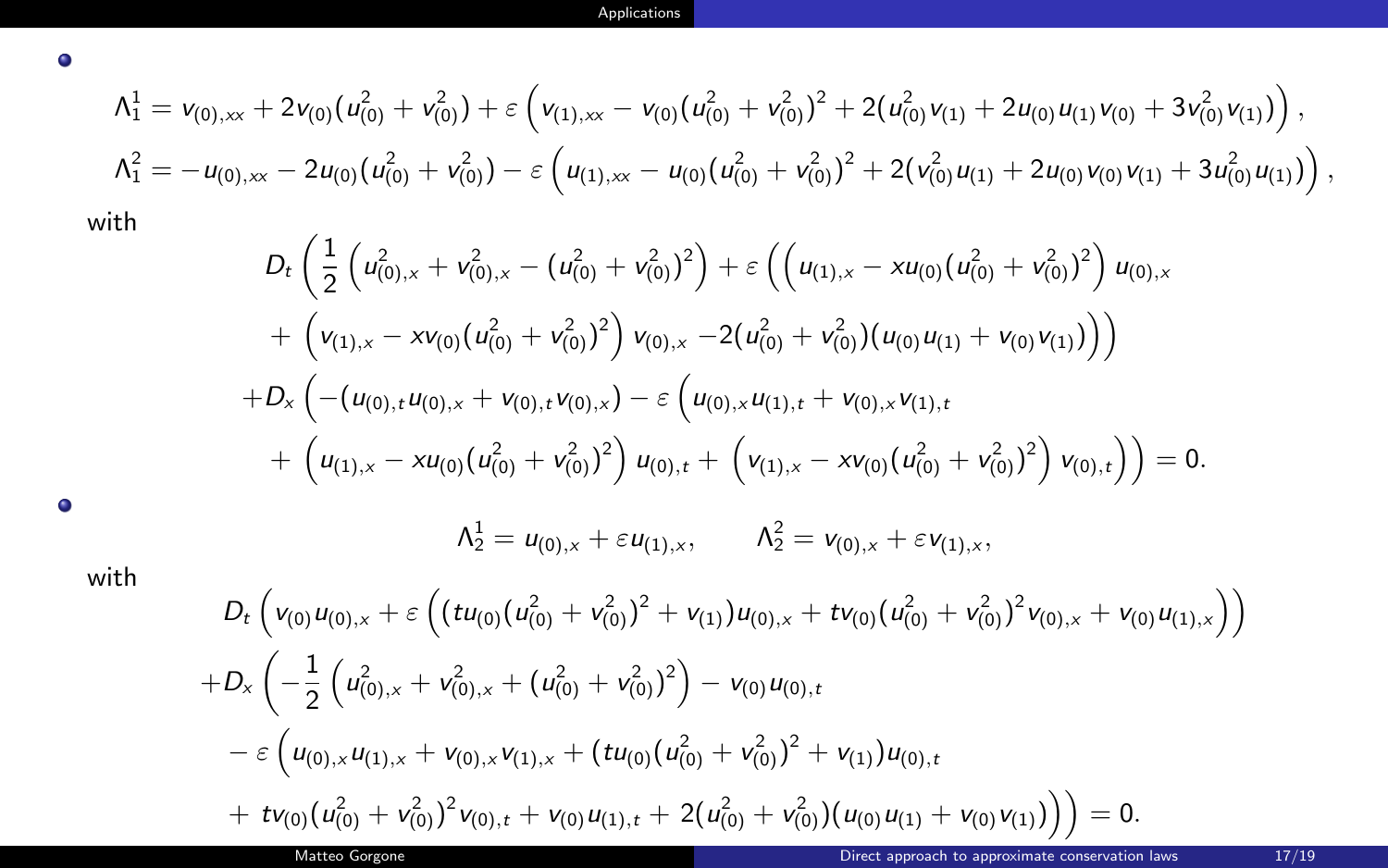$\bullet$ 

$$
\Lambda_3^1 = 2t u_{(0),x} + x v_{(0)} + \varepsilon \left( 2t u_{(1),x} + x v_{(1)} \right), \qquad \Lambda_3^2 = 2t v_{(0),x} - x u_{(0)} + \varepsilon \left( 2t v_{(1),x} - x u_{(1)} \right),
$$

with

$$
D_{t}\left(2t v_{(0)} u_{(0),x} + \frac{x}{2}(u_{(0)}^{2} + v_{(0)}^{2}) + 2v_{(1)}u_{(0),x} + t^{2}v_{(0)}(u_{(0)}^{2} + v_{(0)}^{2})^{2}v_{(0),x} + 2tv_{(0)}u_{(1),x} + x(u_{(0)}u_{(1)} + v_{(0)}v_{(1)})\right)\n+ D_{t}\left(-t\left(u_{(0),x}^{2} + v_{(0),x}^{2} + 2v_{(0)}u_{(0),t} + (u_{(0)}^{2} + v_{(0)}^{2})^{2}\right) - x(v_{(0)}u_{(0),x} - u_{(0)}v_{(0),x}) - u_{(0)}v_{(0)}\right) - \varepsilon\left(t(tu_{(0)}(u_{(0)}^{2} + v_{(0)}^{2})^{2} + 2v_{(1)}u_{(0),t} + (2tu_{(1),x} + xv_{(1)})u_{(0),x} + (2tv_{(1),x} - xu_{(1)})v_{(0),x}\right) + t^{2}v_{(0)}(u_{(0)}^{2} + v_{(0)}^{2})^{2}v_{(0),t} + x(v_{(0)}u_{(1),x} - u_{(0)}v_{(1),x}) + 2tv_{(0)}u_{(1),t} + 4t(u_{(0)}^{2} + v_{(0)}^{2})(u_{(0)}u_{(1)} + v_{(0)}v_{(1)}) + u_{(0)}v_{(1)} + v_{(0)}u_{(1)})\right) = 0.
$$

 $\bullet$ 

$$
\Lambda_4^1 = v_{(0)} + \varepsilon v_{(1)}, \qquad \Lambda_4^2 = -u_{(0)} - \varepsilon u_{(1)},
$$

with

$$
D_t\left(\frac{1}{2}(u_{(0)}^2+v_{(0)}^2)+\varepsilon(u_{(0)}u_{(1)}+v_{(0)}v_{(1)})\right)+D_x\left(u_{(0)}v_{(0),x}-v_{(0)}u_{(0),x}+\varepsilon(u_{(1)}v_{(0),x}-v_{(1)}u_{(0),x}+u_{(0)}v_{(1),x}-v_{(0)}u_{(1),x})\right)=0.
$$